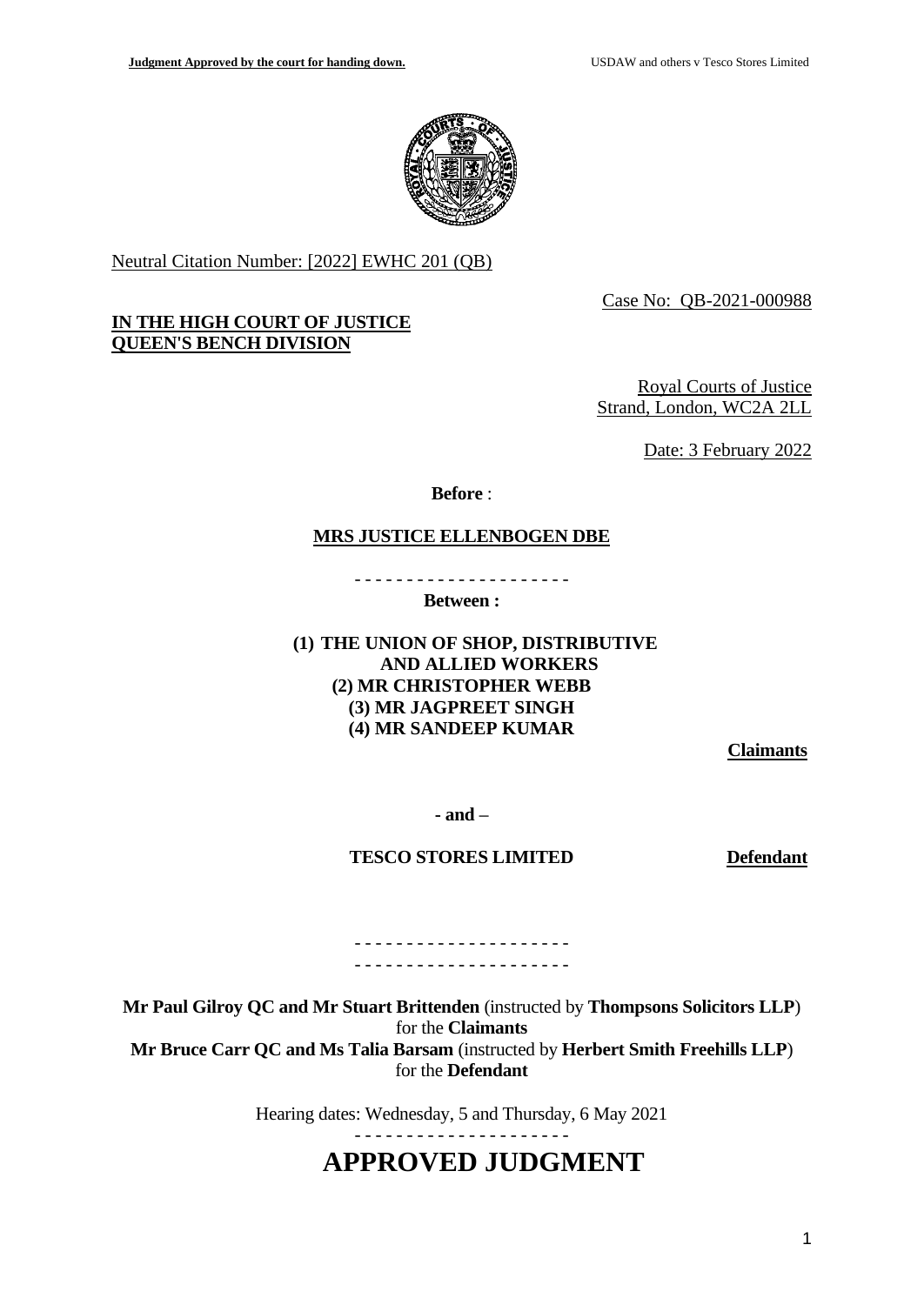# **Mrs Justice Ellenbogen DBE:**

# **Introduction**

.

- 1. This judgment follows the trial of a CPR Part 8 claim against Tesco Stores Ltd, brought by four claimants, respectively: (1) The Union of Shop, Distributive and Allied Workers ("USDAW"); (2) Mr Christopher Webb; (3) Mr Jagpreet Singh; and (4) Mr Sandeep Kumar. The Second, Third and Fourth Claimants are employees of the Defendant and union representatives. Each claims on his own account and as representative of other employees who have the same interest, under CPR 19.6, to whom they refer as 'Affected Members', the definition of which term is set out in the re-amended claim form, recited below. The Claimants are represented by Messrs Paul Gilroy QC and Stuart Brittenden and the Defendant by Mr Bruce Carr QC and Ms Talia Barsam. I am grateful to all counsel for their assistance.
- 2. Albeit framed in a number of ways, the essential issue in this case is whether the Defendant is entitled to terminate each Affected Member's contract of employment and offer re-engagement on terms which do not include an entitlement to Retained Pay, against the background of its earlier assurances (variously expressed) that each such employee would have a permanent entitlement to Retained Pay, itself affecting the value of other benefits.
- 3. Following amendment and re-amendment of their claim form (the applications for which were not resisted and I granted, respectively, at the outset of trial and at the end of the Claimants' opening submissions), the Claimants seek final declaratory and injunctive relief in terms set out in their claim form, in which amendments are shown in the conventional way:

'The Claimants seek relief in the form of an Order in the terms set out below. The Second, Third and Fourth Claimants claim under CPR 19.6 as representatives of all Affected Employees.

For the purposes of this Order, the following terms shall have the following meanings:

"Distribution Centres" means the Defendant's Lichfield, Daventry Clothing and Daventry Grocery Distribution Centres.

"Affected Member" means any member of the First Claimant employed by the Defendant at the Distribution Centres, who is in receipt of "Retained Pay".

IT IS HEREBY DECLARED AND ORDERED AS FOLLOWS:

- 1. The contract of employment between each Affected Member (including each of the Second, Third and Fourth Claimant) and the Defendant is subject to an express term that the Affected Member is entitled to the payment of Retained Pay.
- 2. The contract of employment between each Affected Member (including each of the Second, Third and Fourth Claimant) and the Defendant is subject to an implied term that the Defendant will not exercise the right it would otherwise enjoy to give notice to terminate such contract so that new terms and conditions could be offered to the Affected Member, removing that entitlement for the purposes of removing the right to Retained Pay.
- 2A. Further or alternatively, by reason of the clear and unambiguous representations made by the Defendant to each Affected Member (including each of the Second, Third and Fourth Claimant) and which are particularised in a skeleton argument dated 6 April 2021, in relation to the Defendant's expressed intention to unilaterally remove such entitlement to Retained Pay through the mechanism of issuing notice of termination and re-engagement on new terms and conditions:
	- (i) the Defendant is estopped from seeking to unilaterally withdraw the entitlement to Retained Pay; and/or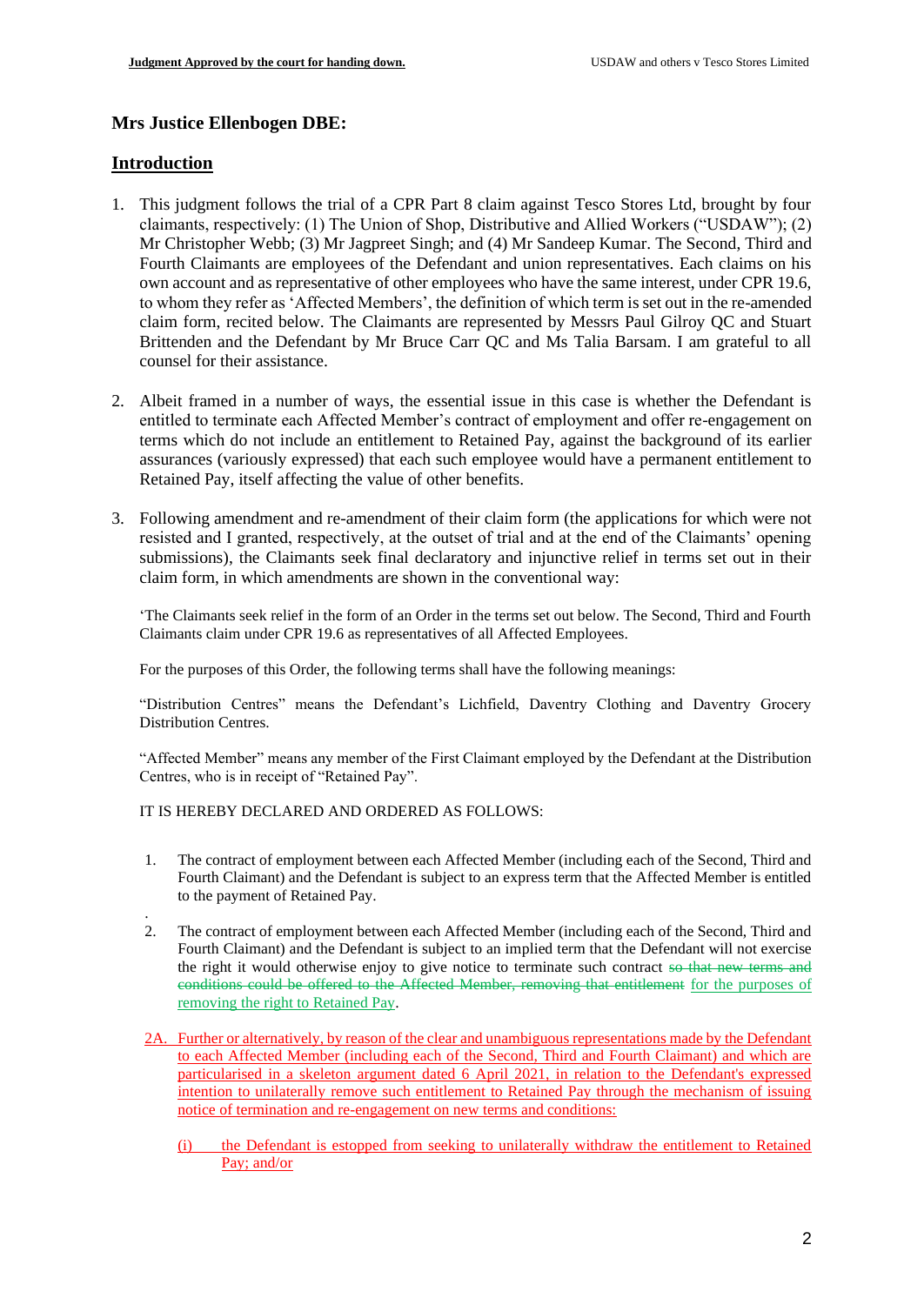**Judgment Approved by the court for handing down.** USDAW and others v Tesco Stores Limited

(ii) such representations amount to a forbearance precluding it from exercising any right it otherwise possessed to unilaterally withdraw the entitlement to Retained Pay.

In respect of (i) and/or (ii) it is inequitable to permit the Defendant to act in a manner inconsistent with such representations.

- 3. The Defendant shall be restrained from:
	- (a) compulsorily withdrawing, from any Affected Member (including each of the Second, Third and Fourth Claimant), the contractual benefit of "Retained Pay"; and
	- (b) serving or purporting to serve notice of the termination of the contract of employment of any Affected Member (including each of the Second, Third and Fourth Claimant) in circumstances whereby the Defendant offers to re-engage any such person on terms and conditions which do not include the provision of Retained Pay.

…'

- 4. Pending judgment in these proceedings, the Defendant has undertaken not unilaterally to withdraw Retained Pay from, or serve or purport to serve notice of termination of employment on, any Affected Member as part of a dismissal and re-engagement process by which to achieve the same result. Across the three distribution centres, 43 employees (including the Second, Third and Fourth Claimants), whose names appear in the Appendix to this judgment, have been unwilling to agree to a variation to their contracts of employment, to remove their entitlement to Retained Pay. The effect of its removal would be dramatic. For the Second, Third and Fourth Claimants in this case, Retained Pay represents between approximately 32% and 39% of their wages.
- 5. Whilst the Defendant initially challenged the locus of the First Claimant union in these proceedings, in oral submissions it acknowledged that each of the individual claimants was properly a party, such that the issues raised would have required consideration irrespective of whether the union was also a claimant, and that no additional costs had been incurred by reason of its involvement. In such circumstances, as the Defendant acknowledges, it is unnecessary for the issue to be determined and I do not do so.
- 6. This being a CPR Part 8 claim, the evidence was contained in the witness statements and the documentation to which I was referred, and, subject to one, narrow, point, was not in dispute. The Claimants relied upon witness statements from each individual Claimant and from Mmes. Joanne McGuinness and Pauline Foulkes, each a National Officer of the First Claimant. The Defendant did not serve any witness statement. I granted leave to the Defendant to cross-examine each of the three individual Claimants on the narrow point of dispute, in line with the parties' earlier agreement. In the event, it has not been necessary for me to resolve the issue to which it related.

# **The material facts**

- 7. The First Claimant is recognised by the Defendant, for collective bargaining purposes, within the meaning of section 178 of the Trade Union & Labour Relations (Consolidation) Act 1992. By a Recognition and Procedural Agreement dated 2009, but signed on 18 February 2010, the Defendant recognised the First Claimant as the sole representative and negotiating trade union for staff below the grade of Team Manager employed at so-called 'new contract sites', including those at Lichfield, Daventry and Livingston, Scotland.
- 8. Between 2007 and 2009, arrangements for Retained Pay were the subject of collective bargaining negotiations between the First Claimant and the Defendant, against the background of an expansion programme by the Defendant which had resulted in the closure of certain existing distribution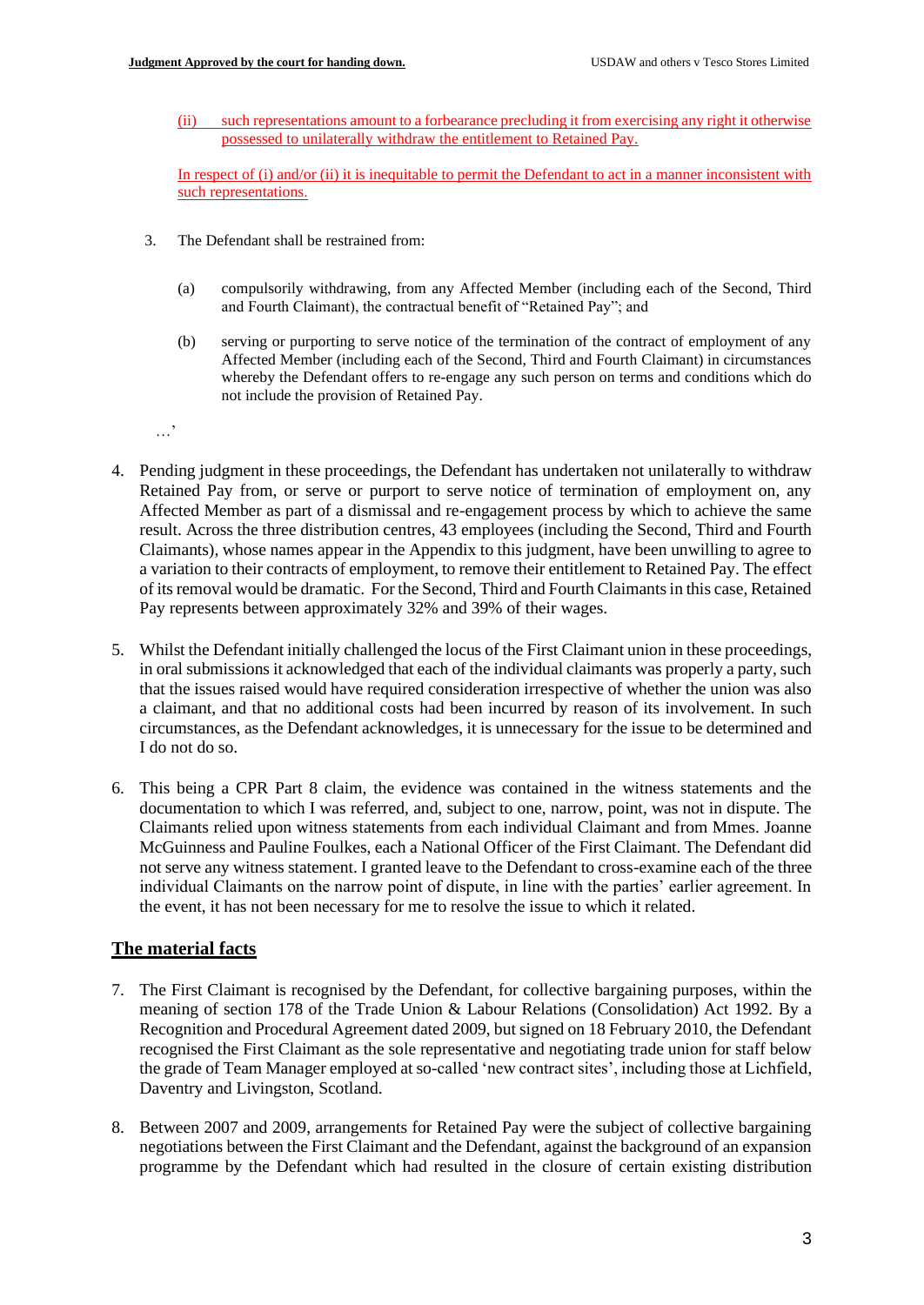centres; the expansion or restructuring of certain others; and the opening of new sites. In order to ensure that its distribution centre network could continue to operate effectively, at this time of significant change, the Defendant was of the view that it needed to make sure that it would not lose all of its existing employees through redundancy. An entitlement to Retained Pay was negotiated, as an alternative to a lump sum redundancy payment (which would otherwise have been payable, as staff could not have been compelled to relocate to a new distribution centre) and as an incentive to staff to relocate. The proposed terms as to Retained Pay were put to a ballot of members and were accepted. In summary, the contractual reward package, as it then existed, was given a monetary value and the difference between that value and the value of the new terms and conditions was protected. The arrangements as to Retained Pay have subsisted since, at the latest, 2009. Each of the Second to Fourth Claimants relocated from Crick, in Northampton, to one of the three distribution centres in England mentioned above; a distance of approximately 45 miles.

- 9. The Defendant provided its employees with a 'Compensation Package Summary', setting out, in tabular form, entitlements were staff to move to Lichfield or '*any other Tesco site with the new Tesco contract'* and the sums which would be paid were they to opt for redundancy. For those who chose to remain in employment, it was said, there would be '*new terms and conditions supported by individual retained pay – protection for life at new Tesco contract site…Please refer to previous joint statements for details'*.
- 10. Staff were further provided with a 'Q&A' document, published by the Defendant on 20 February 2007, including the following questions and answers, numbered 32 and 33:

'32. Will I receive any protection to support me moving to the new site with new terms and conditions?

Yes, we will support you in this instance by applying our 'Retained Pay' policy.

33. What does 'Retained Pay' mean?

If you transfer to a newly opened site in Tesco Distribution you will be on a new contract of employment. However, any difference in value between your old contract and your new employment contract will be protected by a concept called 'Retained Pay' which remains for as long as you are employed by Tesco in your current role. Your retained pay cannot be negotiated away by either Tesco, Usdaw or Usdaw Shop Stewards. Your retained pay will increase each year in line with any annual pay rise. All elements of retained pay will count towards the calculation of any current and future benefits. You will also benefit from any future improvements in terms and conditions at the new Depot.'

11. A joint statement was published by the Defendant and the First Claimant in respect of Lichfield on 23 February 2007, which included the following text:

## '**LICHFIELD DEPOT Retained Pay**

The new site at Lichfield will operate on the new Tesco Terms and Conditions which are different to those at Crick. In order to protect the existing employees staff who transfer to Lichfield will be entitled to "retained pay". This is an arrangement, which is designed to protect the difference between the value of employee's current contractual pay and the proposed contractual pay at the new site. This excludes casual overtime. The retained pay is guaranteed for life and will increase in line with any future pay increases. Retained pay also counts for the purposes of calculating benefits such as Shares in Success and Pensions…'

12. A further joint statement was published on 5 March 2007, which I need not consider in any detail. It included the statement, '*Retained pay will not decrease over time, and will increase in line with*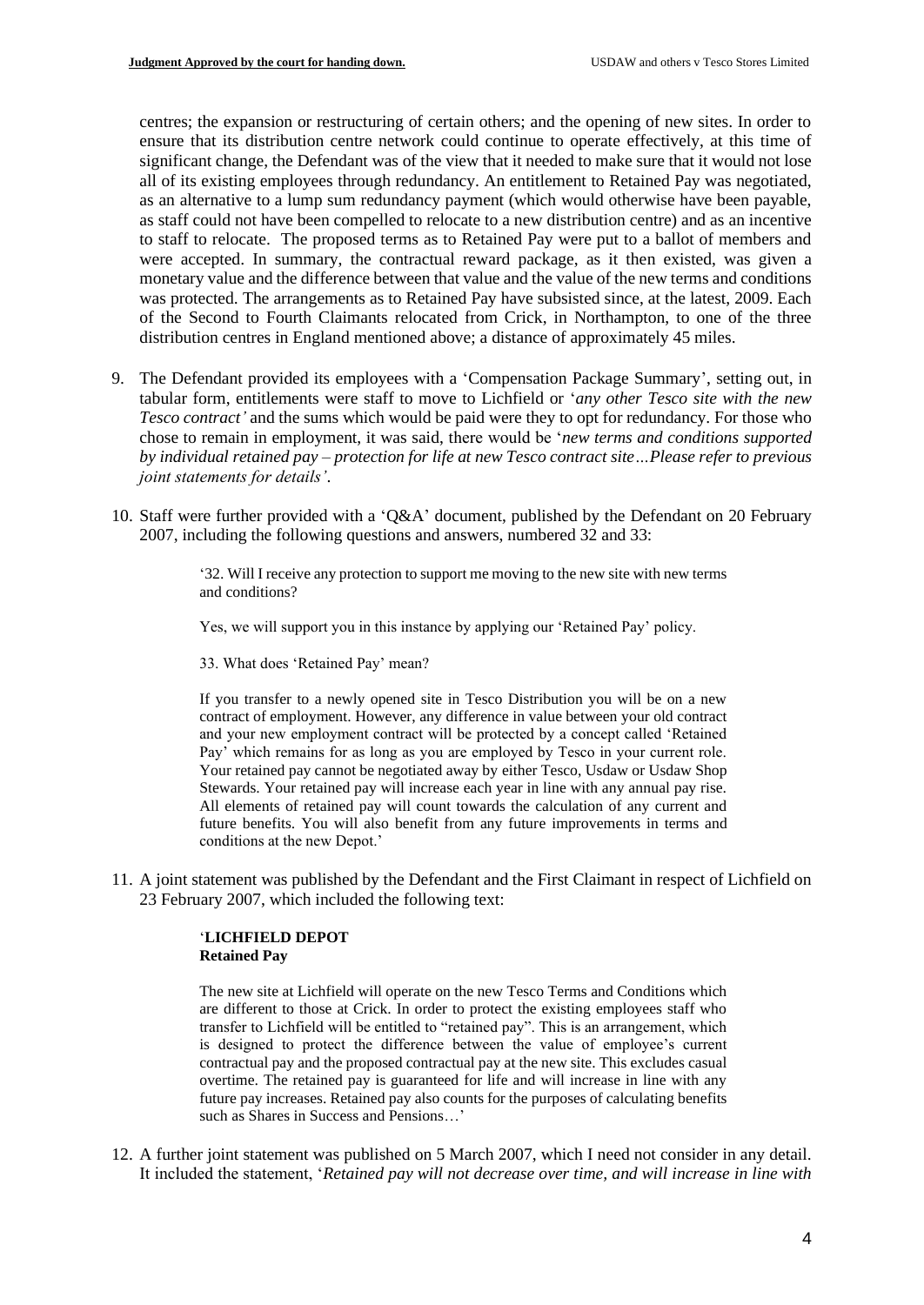*any future pay awards. It is also included in the calculation of earnings based benefits, such as Pension calculations and Shares in Success.*'

- 13. The Defendant issued similar communications to employees who relocated to Daventry Clothing and Daventry Grocery Distribution Centres (all of whom, so Mr Gilroy informed me, originally had been based at Crick) and does not seek to distinguish their position from that of the staff who relocated to Lichfield, or suggest that its intention in connection with such employees was in any way different.
- 14. On 18 February 2010, the First Claimant and the Defendant entered into a collective agreement entitled 'Pay and Conditions, Lichfield', which included the following provision:

## '**SITE SPECIFIC AGREEMENTS**

## **RETAINED PAY**

Certain staff under the arrangements for moving to Lichfield from other Tesco sites may receive retained pay. Retained pay will be uplifted by any future negotiated pay increases.

Retained pay is individually calculated and confirmed in individual statements of employment. It is an integral part of contractual terms and is included in calculations for pension and other benefits such as Shares in Success.

Retained pay will remain a permanent feature of an individual's contractual eligibility subject to the following principles:

i) retained pay can only be changed by mutual consent

ii) on promotion to a new role it will cease

iii) when an individual requests a change to working patterns such as nights to days the premium payment element will be adjusted

iv) if Tesco make shift changes it will not be subject to change or adjustment.'

Albeit, on its face, referring to Lichfield, it is common ground that the above was incorporated as an express term of each individual Claimant's contract of employment (by reference to the relevant new site) and it is not suggested that the contract of any employee named in the Appendix to this judgment did not contain the same term.

15. Each of the individual Claimants relocated rather than accept a redundancy payment of between £6,000 and £8,000. Since approximately 2007, the Second Claimant has worked at Lichfield; the Third Claimant has worked at Daventry Clothing; and the Fourth Claimant worked at Daventry Clothing, moving to Daventry Grocery in 2014. In his witness statement, each notes that he took out a mortgage obtained on the basis of an income which included Retained Pay, which he had no basis to believe would be withdrawn. Mr Kumar also took out two additional loans. Each notes the significant impact upon his family's finances which the withdrawal of Retained Pay would cause. Each asserts that the sole reason for his agreement to transfer to the new site, rather than accept a redundancy payment, was the offer of Retained Pay, which had been attractive because it had guaranteed his income for as long as he remained a warehouse operative. That, last, assertion was the subject of cross-examination by Mr Carr, the thrust of which was that, faced with the alternative of a relatively modest redundancy payment, each individual Claimant would have relocated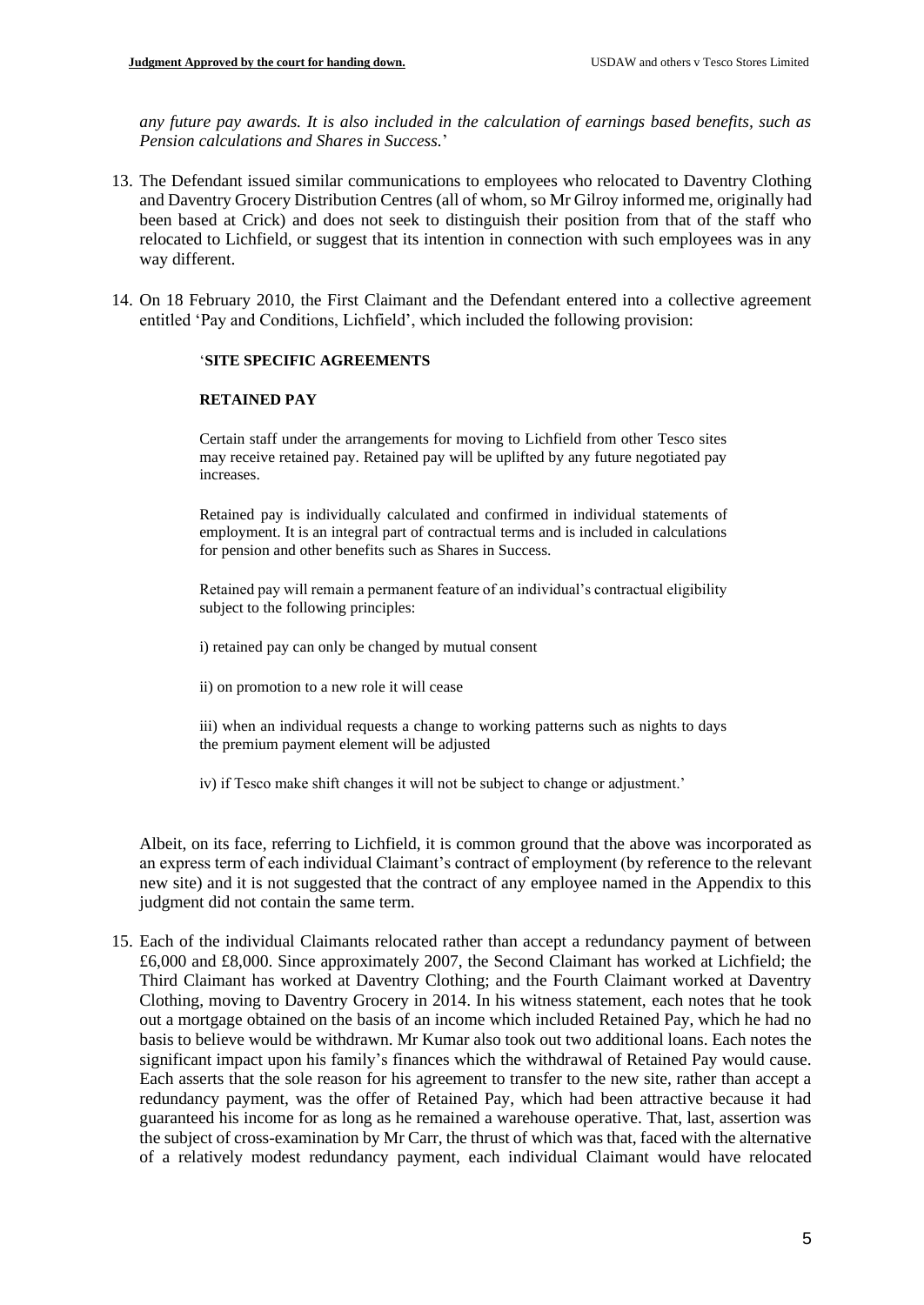irrespective of whether it had been said that the entitlement to Retained Pay would endure for as long as he remained employed in the relevant role.

- 16. On 18 January 2021, the Defendant formally announced its intention to remove Retained Pay, having notified the First Claimant of that intention (on an embargoed basis) on 15 January. On 3 February 2021, the Defendant issued a document headed 'Questions and Answers', divided into a number of sections, containing the following text, so far as material:
	- 16.1. Section 1, headed 'Rationale':

#### '**Why are you doing this now?**

We regularly reflect on how our business needs to change moving forward so as to ensure it remains competitive and sustainable for the long term for the benefit of all our stakeholders, including our colleagues.

Retained Pay arrangements achieved what they were designed to achieve, but we feel it is now the right time to phase those arrangements out. The main reason for this is the changing composition of the DC workforce caused by (among other factors) a shift away from agency staff to employed Tesco colleagues. These more recently employed Tesco colleagues do not have Retained Pay which means that these particular arrangements are no longer relevant for the business because they now only benefit a relatively small minority of DC colleagues. In addition, to simplify our payroll systems and to develop our new payroll system, we believe it is the right time for us to seek to phase out the remaining Retained Pay arrangements.

#### **Are all colleagues in receipt of retained pay being asked to agree to its removal?**

Yes, all colleagues who are in receipt of retained pay are being asked to agree in return for an advance payment equal to 18 months of retained pay.

…

#### **Are you phasing out Retained Pay now because of the equal pay claims?**

We feel now is the right time to phase out Retained Pay because of the changes we have seen within our distribution workforce including a shift away from agency staff to an increased number of employed Tesco colleagues, who have joined us without these terms. Retained pay also adds unnecessary complexity to the development of our new payroll system which we are hoping to roll out to distribution soon. We are also aware some colleagues in DCs and stores have raised issues about pay and terms, by phasing out Retained Pay this should help to address these concerns.'

## 16.2. Section 2, headed 'Legality':

#### '**Tesco is removing a term from my contract. Is Tesco allowed to do this?**

Yes. Retained Pay is a contractual term in the same way as any other and, as such, is something Tesco is entitled to review and discuss with colleagues at any time.

#### **How are the company doing this when the terms of retained pay state that it is permanent and cannot be negotiated away by Tesco or the Union?**

It is correct that terms of Retained Pay originally stated that it cannot be negotiated away by Tesco and the union, this was to ensure that colleagues' arrangements were not removed as part of a pay deal to uplift other colleagues' terms, and is why we are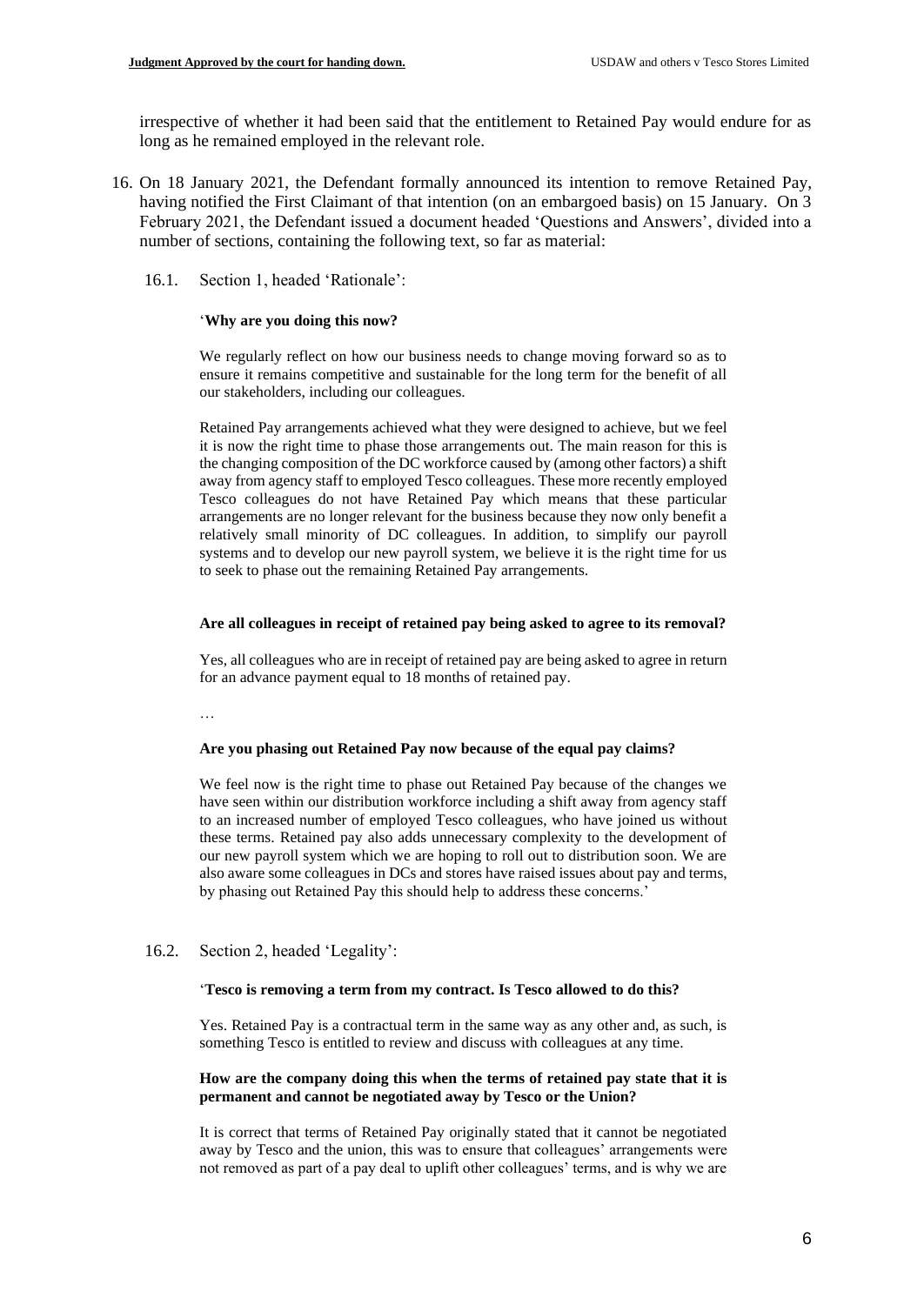discussing this with colleagues on an individual basis. Where we cannot reach agreement to remove this voluntarily, we will be proposing to terminate individual contracts and offer re-engagement on different terms (subject to appropriate collective and individual consultation, if required) which is a lawful means of achieving this change.

…

#### **What are the grounds I would be dismissed on if I am dismissed and re-engaged?**

We need to ensure that this change is enacted consistently across all affected colleagues, therefore for those who do not accept it voluntarily, we will be proposing to terminate their current contract and offering to re-engage them on a new contract which is identical to their previous terms except for Retained Pay having been removed (subject to appropriate collective and individual consultation, if required). The legal grounds for this dismissal will fall under 'Some Other Substantial Reason' as per s98(1)(b) of the Employment Rights Act (1996). The reason is as explained in your brief i.e. Retained Pay has achieved what we originally set out for it to achieve for the business and now only benefits a small number of colleagues and we want to simplify our pay structure in preparation for the implementation of a new payroll system.

**As per the guidelines from ACAS on 'Changing an Employment contract' this refers to a possible breach in contract if an employer forces a change without an employee's agreement or a flexibility clause in their contract. Therefore, is this a breach of contract?** 

No, this is not a breach of contract. We are not relying on a flexibility clause to change colleagues' terms; we are seeking colleagues' agreement. Colleagues are being asked to agree to their retained pay rights being terminated in return for an advance payment equal to 18 months of retained pay.

#### **Where in my contract does it say that retained pay is part of my T&C's?**

It's an express term as detailed in your retained pay agreement.'

- 16.3. Section 3, headed 'The Process':
	- $\dddot{\bullet}$ ...

#### **Why have we only been given 3 weeks to make a decision?**

We believe 3 weeks is a reasonable amount of time to allow colleagues to make a decision.

#### **I want it noted that I am accepting the offer of the advance payment "under duress" and that I am continuing to work "under protest", am I able to do this?**

Any documentation which is signed by you and noted as "under duress" will not be accepted as you agreeing to the change and we will not process either selected option (i.e., we will not pay you the 18 month advance payment or £10 (less required deductions) and the instalments). Where we cannot reach agreement with colleagues to remove Retained Pay voluntarily, we may then propose a process to terminate individual contracts and offer re- engagement on the same terms of employment but without Retained Pay which is a lawful means of achieving this change (subject to appropriate collective and individual consultation, if required).

#### **What will you do if I don't accept voluntarily?**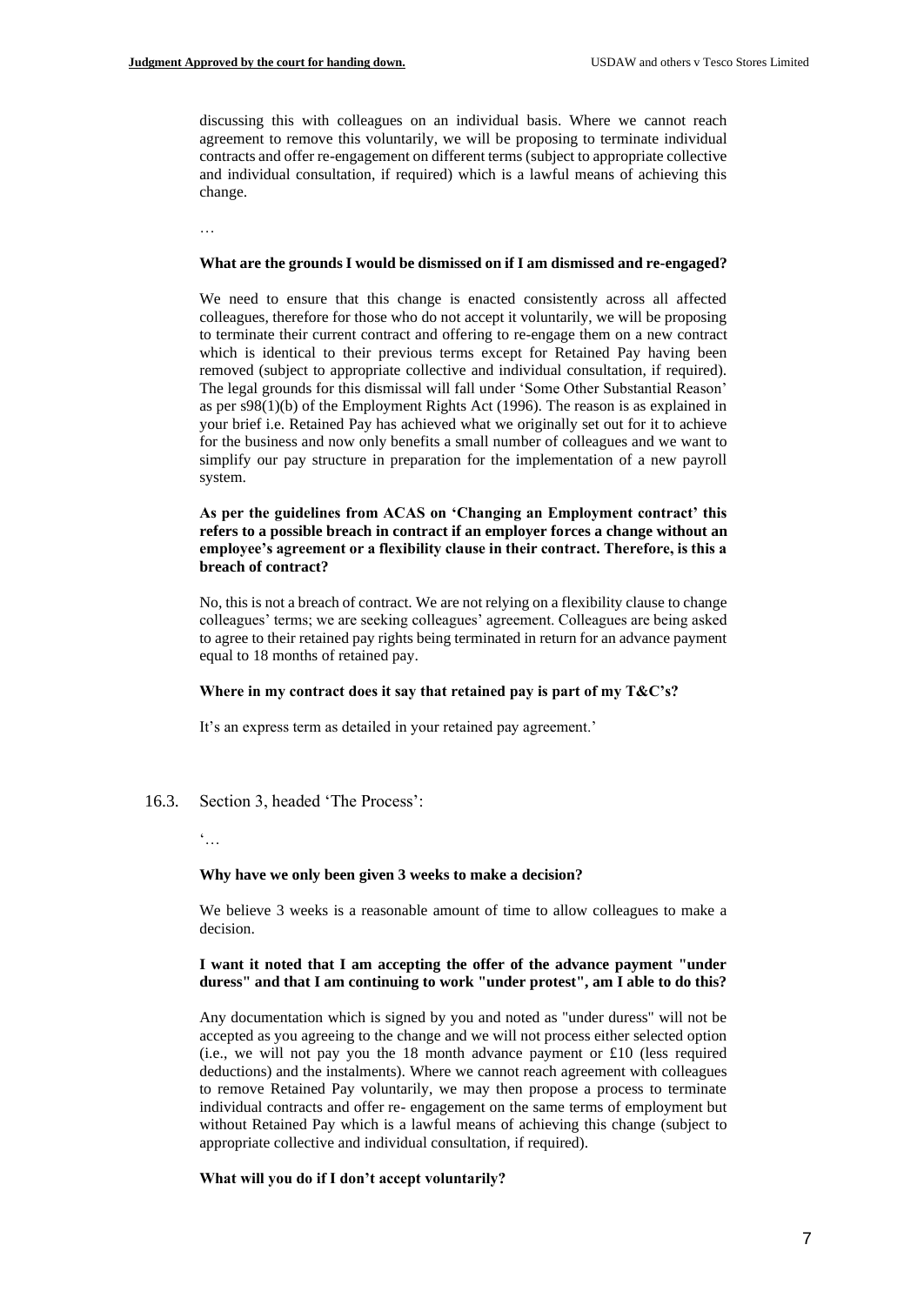The aim of this process is to agree the change on a voluntary basis and we are proposing to incentivise our colleagues to accept – and to do so promptly (i.e., by no later than 13 February 2021) – by offering them an advance payment worth the equivalent of up to 18 months' Retained Pay (based on the Retained Pay they would have received during the period from 14 February 2021 until 13 August 2022).

The offer of an advance payment will only be held open for a short period of time, following which it will be withdrawn and not be reinstated. Our hope is that our colleagues will support us by agreeing to this change voluntarily. However, if we are not able to secure the agreement of all colleagues to this change on a voluntary basis by 13 February 2021, the Company will enter into a dismissal and re-engagement process with colleagues to remove Retained Pay (subject to individual and collective consultation where necessary), where no incentive will be offered.

…

#### **I'm nervous about the process of being potentially dismissed and re-engaged. Following consultation if I'm issued with notice of dismissal what is the specific wording in regards to this notice of dismissal?**

The wording on the dismissal and re-engagement letter specifically in regards to issuing notice of dismissal would be 'I can confirm that, as we were unable to come to an agreement regarding the cessation of your Retained Pay, I made the decision to dismiss you and issue you with X weeks' notice to end your employment on X, with an offer to re-engage you on the same contract but with no Retained Pay'.

#### **What happens if I don't accept the offer of re-engagement but continue working?**

We will need you to actively accept the offer of re-engagement if we are to continue employing you. If you do not accept the offer of re-engagement you will no longer be employed by Tesco.'

16.4. Section 5, headed 'Voluntary Offer':

#### '**What is the legal definition of "advance payment" in terms of what is being offered?**

An advance payment is pay you would otherwise have received had you continued to work as normal, just paid in one lump sum.

#### **How is the lump sum advance payment calculated?**

Your lump sum advance payment will be equivalent to 18 months' worth of your Retained Pay. For example: Current weekly retained pay: £60 One-off advance payment =  $\text{\pounds}60 \times 78$  weeks (18 months) =  $\text{\pounds}4,680$ (All figures are gross and subject to tax and national insurance deductions.)

#### **If I accept when will I get paid the lump sum advance payment?**

If you accept by 13 February 2021, this will be paid to you on Friday 5 March 2021, which is your March pay date. As the new terms are effective from 14 February you will receive Retained Pay as normal up to and including 13 February. From 14 February you will no longer receive any Retained Pay as part of your normal pay cycle as you will already have received it as part of the lump sum advance payment.

**We would usually be receiving a pay rise in July, is this included in the calculation of the advance payment?**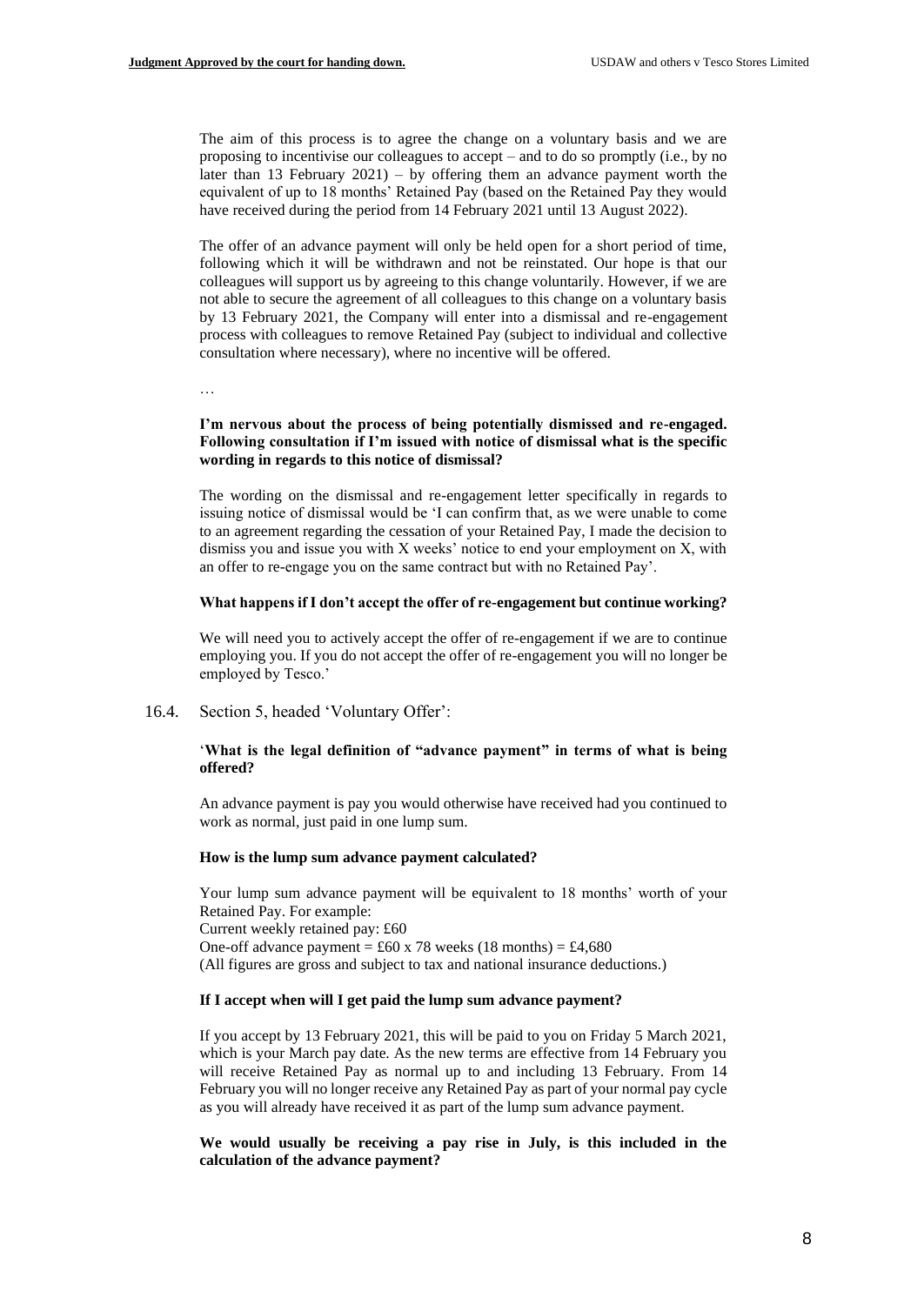The current weekly value of your Retained Pay has been used to calculate the value of your individual advance payment; you can review this amount in the "advance payment individual statement" issued to you by your manager. Pay awards are discretionary, meaning that they are not guaranteed, and are therefore not included for the purposes of the advance payment calculation. In our view there is a cashflow benefit from receiving the advance payment.

…

#### **Is the 18 months' payment a buy-out?**

No, it is not a buy-out; instead, it is an advance payment of the Retained Pay you would otherwise have received had you continued to work as normal, just paid in one lump sum, rather than as part of the usual pay cycle over the next 18 months.

#### **Is the lump sum advance payment tax-free?**

No, it will be subject to tax and National Insurance contributions in the usual way.

#### **Is the lump sum advance payment pensionable?**

Yes, the advance payment would be pensionable and therefore the % contribution that you normally make would be applied to the advance payment lump sum.

…

## **Can I have more than 18 months' payment?**

No. The proposed 18-month advance payment is an appropriate arrangement in the circumstances and is the most generous offer we will make. If not accepted by 13 February 2021, it will be withdrawn and not be reinstated.

…

#### **Can I opt to be paid my retained pay amount monthly for the next 18 months rather than receive it in one lump sum?**

Yes, you can opt to either accept the advanced payment lump sum or alternatively accept a one-off payment of £10 (less required deductions) and the same amount payable in equal instalments on our standard pay days over an 18 month period in respect of the period 14 February 2021 to 13 August 2022. Colleagues will need to accept one of these two options by 13 February 2021 in order to avoid a potential process of dismiss and re-engage. Please review the updated manager pack and letters which now reflect this additional option.

#### **In the alternative option why am I being asked to accept £10?**

To create a legally binding agreement between Tesco and each individual colleague there must be what is referred to as 'financial consideration' which, in this case, is a financial payment that Tesco is giving to colleagues over and above what they would normally have received. This payment is one of the aspects confirming that a binding agreement has been entered into between Tesco and you for your Retained Pay to be removed.

#### **Why is £10 not being offered as part of the advance payment?**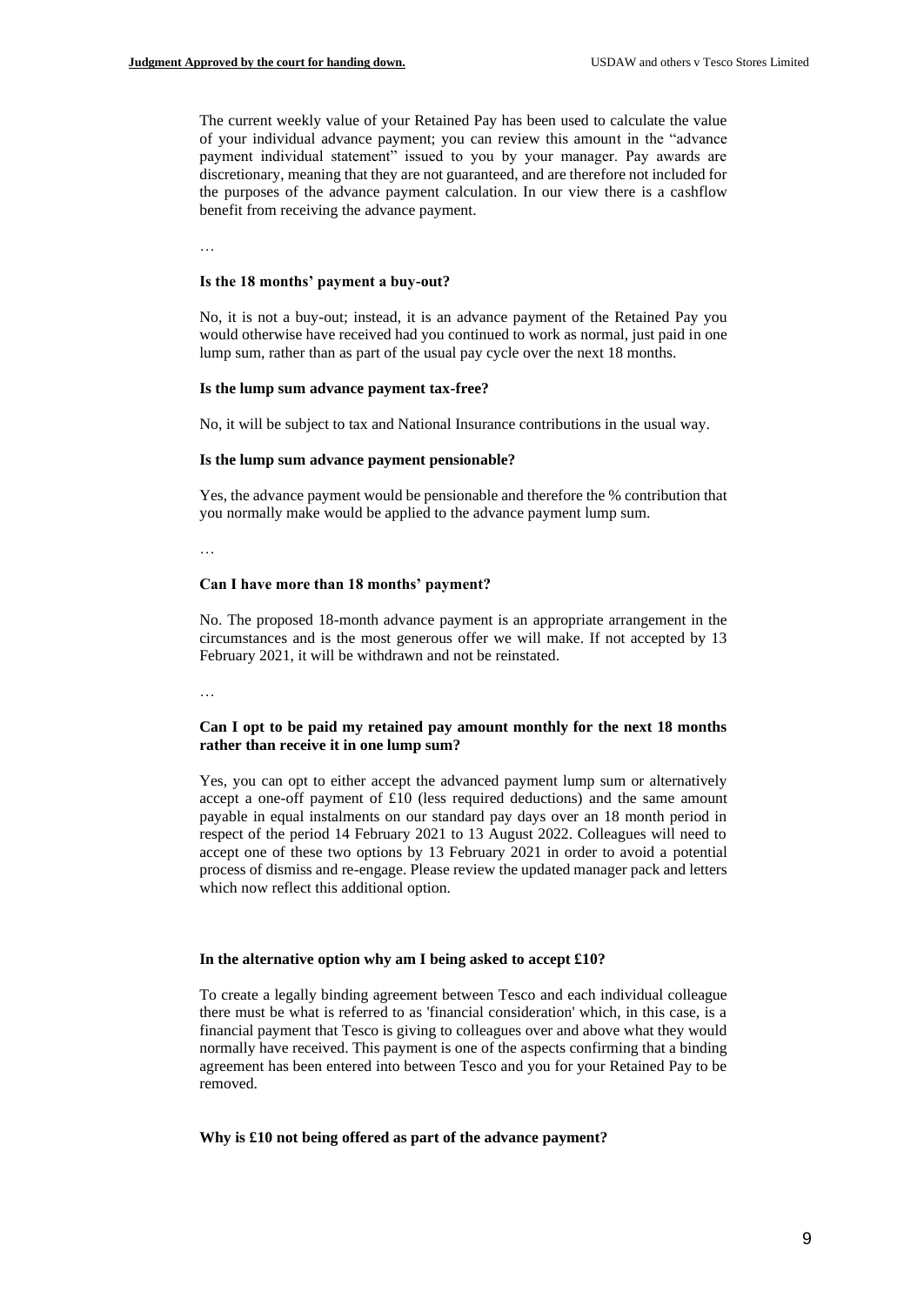The cash flow benefit of the advance payment is, in itself, the 'financial consideration' and therefore the £10 does not need to be offered.

…

#### **Why isn't redundancy being offered?**

Redundancy only applies where "work of a particular kind" (or the need for colleagues to carry out this work) has ceased or diminished, in this case the "work or a particular kind" still exists and it is a change to contractual terms which is required.'

16.5. Section 6, headed 'Contracts & Benefits':

#### '**If I am dismissed & re-engaged are my other terms, conditions and benefits affected in addition to retained pay?**

No, you keep all other terms, conditions and benefits, with the exception of those that are directly linked to [your] pay e.g. % pension contributions, which will reduce accordingly to reflect the removal of your retained pay.

#### **Will I receive a new contract to sign?**

No, if you agree to the new terms you will receive a variation of terms letter which you will be required to sign.

#### **Retained Pay was a payment that amalgamated a number of terms and benefits, with the removal of Retained Pay will you be reinstating any of these legacy terms or benefits?**

No, Retained Pay will cease (as will those terms relating directly to pay) but all other terms that colleagues currently have will remain the same. Colleagues have been offered an advance payment worth the equivalent of 18 months' Retained Pay to incentivise them to accept this change.

#### **Can I be given the choice to be dismissed and re-engaged on an older legacy contract?**

No, you will stay on their existing terms without retained pay. Alternatively, you can choose to move onto a new Tesco contract.

…

#### **If I get dismissed and re-engaged, do I keep my length of service?**

Yes, colleagues will retain their length of service.'

## 17. A document entitled 'Changing Terms & Conditions — Retained Pay Managers Pack' included the following statement:

'Retained Pay was introduced at a time when our DC network was going through a significant change. In order to ensure that the DC network could continue to operate effectively, we had to make sure we did not lose all of our existing colleagues through redundancy. Although many of our colleagues did opt for redundancy, Retained Pay, which we negotiated with our unions as an alternative to a lump sum redundancy payment - was crucial to us being able to retain enough colleagues to avoid serious disruption to our DC network and the wider business'.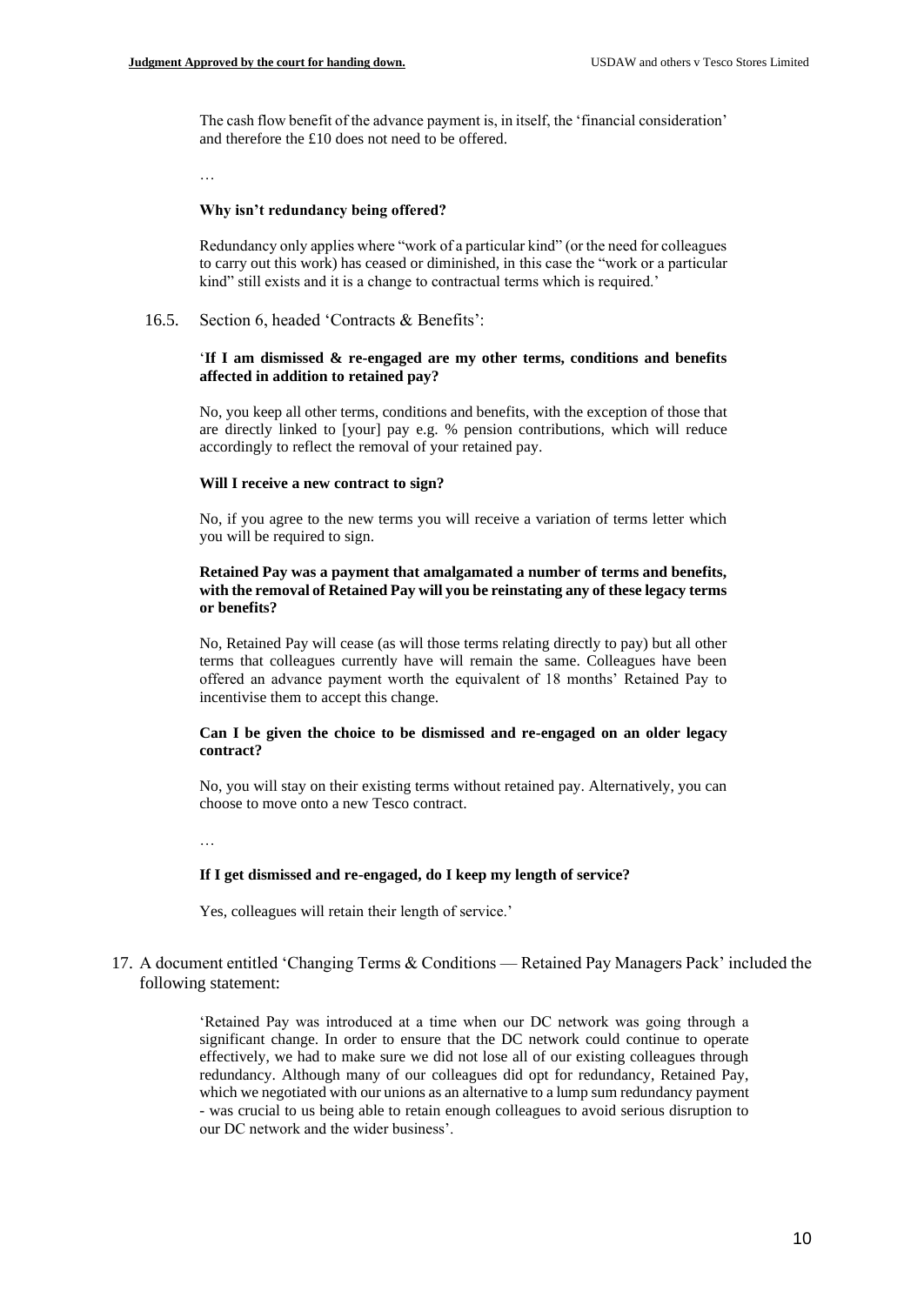18. Each of the individual Claimants and the employees named in the Appendix to this judgment has refused to consent to the removal of Retained Pay and, subject to the undertaking given by the Defendant in these proceedings, faces dismissal and the offer of re-engagement on terms which would not include Retained Pay.

# **The parties' submissions**

# *For the Claimants*

- 19. Mr Gilroy's primary submission was that the express term as to Retained Pay incorporated in each contract of employment ought to be construed to mean that, for as long as each affected employee remained employed by the Defendant in the relevant role, his entitlement to Retained Pay could not be removed, including by termination and re-engagement under a new contract which did not provide for that entitlement; the word 'permanent' could not be given any other meaning, in particular in the context of the circumstances in which the term had been agreed.
- 20. In the alternative, having regard to the principles set out in in **Marks and Spencer plc v BNP Paribas** [2016] AC 742, per Lord Neuberger, at [16] to [21] and **Ali v Petroleum Company of Trinidad & Tobago** [2017] IRLR 432 PC, per Lord Hughes, at [7], Mr Gilroy submitted that a term to the effect set out at paragraph 2 of the claim form (as re-amended) was to be implied, by reason of business efficacy, the officious bystander test, or by operation of the implied term of mutual trust and confidence. Acknowledging that a term cannot be implied to contradict an express term, Mr Gilroy submitted that there was ample authority, beginning with **Aspden v Webbs Poultry and Meat Group (Holdings) Ltd** [1996] IRLR 521, supportive of his contention that the Defendant's otherwise unfettered express power to give notice to terminate the contract of employment could be subject to an implied restriction in the circumstances of this case, so as to give effect to the parties' mutual intention at the time at which the entitlement to Retained Pay was introduced. In his submission, such an implied term would preclude the Defendant from dismissing any affected employee, other than for good cause which was altogether distinct from, or independent of, the removal of the entitlement to Retained Pay, such as (but not limited to) gross misconduct, in circumstances in which to do so would deprive that employee of a continuing entitlement to Retained Pay (see **Hill v General Accident Fire and Life Assurance Corporation plc** [1998] IRLR 641, CS; and **Briscoe v Lubrizol** [2002] IRLR 613, CA).
- 21. In Mr Gilroy's submission, the ordinary rules of construction applied to the collective agreement between the Defendant and the First Claimant (**Anderson & Ors v London Fire & Emergency Planning Authority** [2013] IRLR 459 CA, per Maurice Kay LJ at [14] to [16], and [22]). The question to be asked was, *'What meaning would the… agreement convey to "a reasonable person having all the background knowledge which would reasonably have been available to the parties in the situation in which they were" at the time of the agreement?...'* The Court should avoid a construction which *'flouts industrial common sense'* [22]. All of the Defendant's communications to staff had been unequivocal that the entitlement to Retained Pay was intended to be permanent and, subject to a few clearly defined exceptions, would endure for as long as each recipient was employed by the Defendant in the relevant role; a guarantee, or protection, *'for life'*. It was clear that the parties had addressed their minds to *'future proofing'* the entitlement, which could only be changed by *'mutual consent'*. For that reason, staff had been given an assurance, akin to an undertaking, that their entitlement to Retained Pay would not be negotiated away, or unilaterally reduced, or removed, by the Defendant. That being so:
	- 21.1. it was essential, for the purposes of business efficacy, to imply the relevant term, without which the guarantee of permanence could not operate. That was consistent, submitted Mr Gilroy, with the approach adopted in **Villella v MFI Furniture Centres Ltd** [1999] IRLR 468, QB and in **Jenvey v Australian Broadcasting Corporation** [2002] IRLR 520, QB;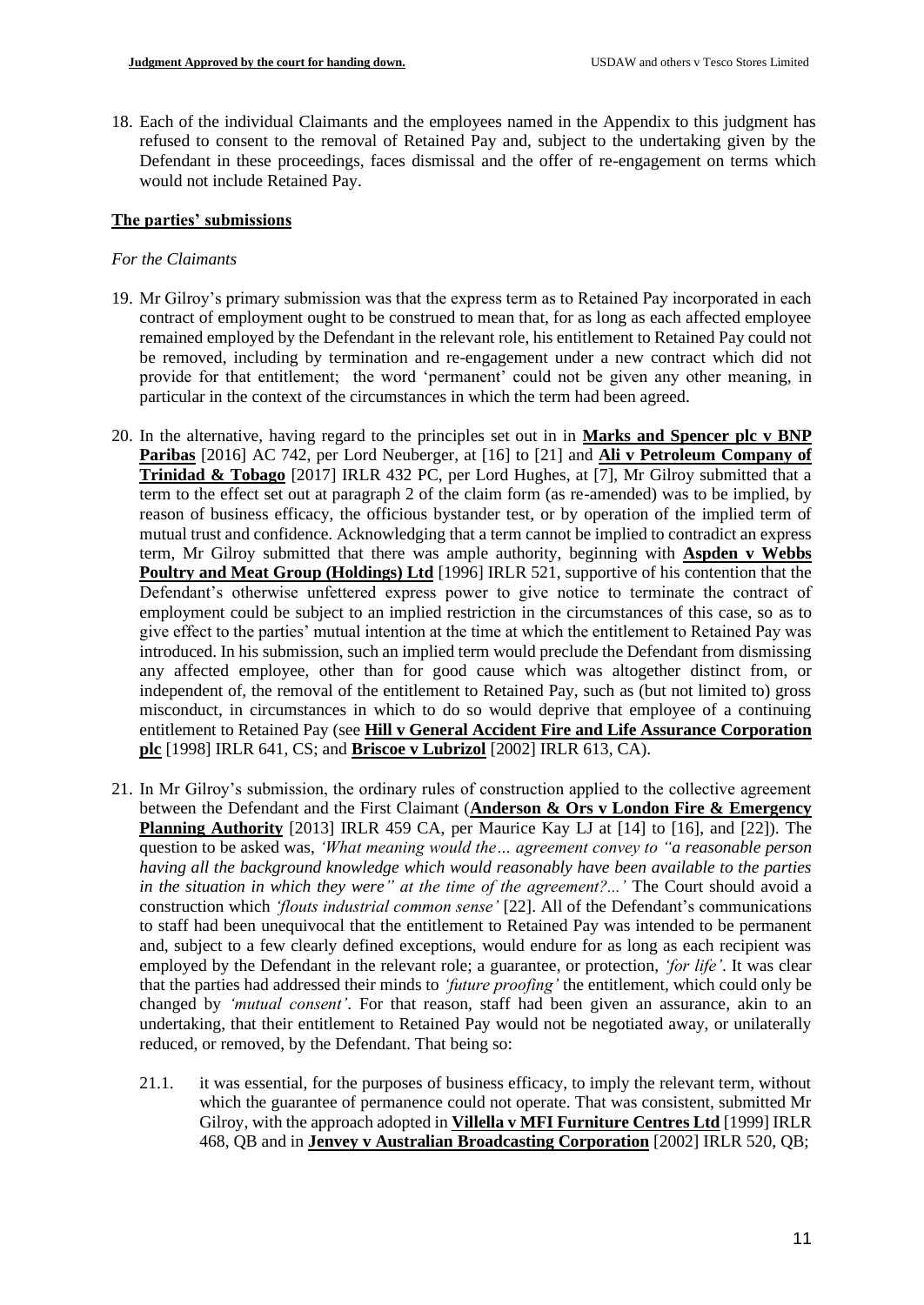- 21.2. the officious bystander, if asked whether the Defendant could somehow secure the unilateral removal of a permanent entitlement by issuing notice and re-engaging on revised terms, would unhesitatingly reply *'No!'* (see **Jenvey**);
- 21.3. in circumstances in which an employer positively misleads its employees in order to secure various commercial imperatives and then seeks to renege on the positive assurances given to its workforce, it was difficult to see how that was not destructive of trust: see **Malik v BCCI** [1998] AC 20 HL, per Lord Steyn [47];
- 21.4. the Defendant's submissions did not engage with the above propositions.
- 22. In so far as the Defendant might suggest that the implication of such a term would fall foul of the so-called 'Johnson exclusion zone' (see **Johnson v Unisys** [2001] 2 WLR 1076, HL; **Eastwood v Magnox Electric plc** [2004] 3 WLR 322, HL; and **Edwards v Chesterfield Royal Hospital NHS Foundation Trust; Botham v Ministry of Defence** [2011] UKSC 58), such authority merely precluded a claim to recover damages for post-termination losses arising from the manner of an employee's dismissal, because '*Any such complaint was intended by Parliament to be adjudicated on by the specialist employment tribunal subject to the various constraints to which I have referred. Parliament did not intend that an employee could choose to pursue his complaint of unfair dismissal in the ordinary courts, free from the limitations carefully crafted by Parliament for the exercise of this statutory jurisdiction'* (**Edwards**, per Lord Dyson [40]). In this case, employment had not been terminated and no claim had been advanced for post-termination pecuniary loss. Furthermore, the **Johnson** line of authority had not considered or overruled the **Aspden** line of authority, which remained good law. In any event (per Lord Dyson in **Edwards** [44]), an injunction to prevent a threatened unfair dismissal did not cut across the statutory scheme for compensation for unfair dismissal and none of the objections based upon the co-existence of inconsistent parallel remedies applied. Accordingly, submitted Mr Gilroy, the Claimants in this case stood outside the Johnson exclusion zone.
- 23. In the further alternative, it was Mr Gilroy's submission that the Claimants could rely upon estoppel and/or forbearance. As to the former, the Defendant had made unequivocal representations to the affected employees (as summarised at paragraphs 9 to 14 above), to the effect that they would continue to receive Retained Pay, and it would be inequitable for the Defendant to enforce its legal rights in a manner inconsistent with those representations: **The Kanchenjunga** [1990] 1 Lloyd's Rep 391, per Lord Goff, at p399; **Virulite LLC (a limited liability company incorporated in Nevada, USA) v Virulite Distribution Limited, 1072 Technology Limited** [2014] EWHC 366, QB [120-21]. Detrimental reliance was not a necessary ingredient. Whilst it was acknowledged that a representation is, generally, revocable, that would not always be the case: *'…the determinative consideration is whether it is inequitable in all the circumstances for the representor to enforce his rights inconsistently with his representation. Those circumstances will include, but are not limited to, the precise terms of the representation, how the representee has responded to the representation, and whether it remains possible for the representee to comply with his original obligation.'* (**Virulite** [122]). The representation made here had been permanent in nature and analogous to a guarantee; a matter of critical importance, submitted Mr Gilroy — it was not revocable (**Virulite** [125]), but extinguished such rights as the Defendant might otherwise have to rely upon the termination clause.
- 24. Mr Gilroy pointed to the distinction in law between a contractually binding variation and forbearance: in the former case (said to be applicable here), the individual Claimants need not show reliance upon the relevant promise, or that it would be inequitable for the promisor to go back on it. The consideration provided by the affected employees was the practical benefit to the Defendant in enabling it to continue its operations, rather than lose experienced staff.
- 25. Finally, Mr Gilroy submitted that the declaratory relief sought was plainly appropriate, applying the principles in **FSA v Rourke** [2002] CP Rep 14, Ch.D, per Neuberger J (as he then was). The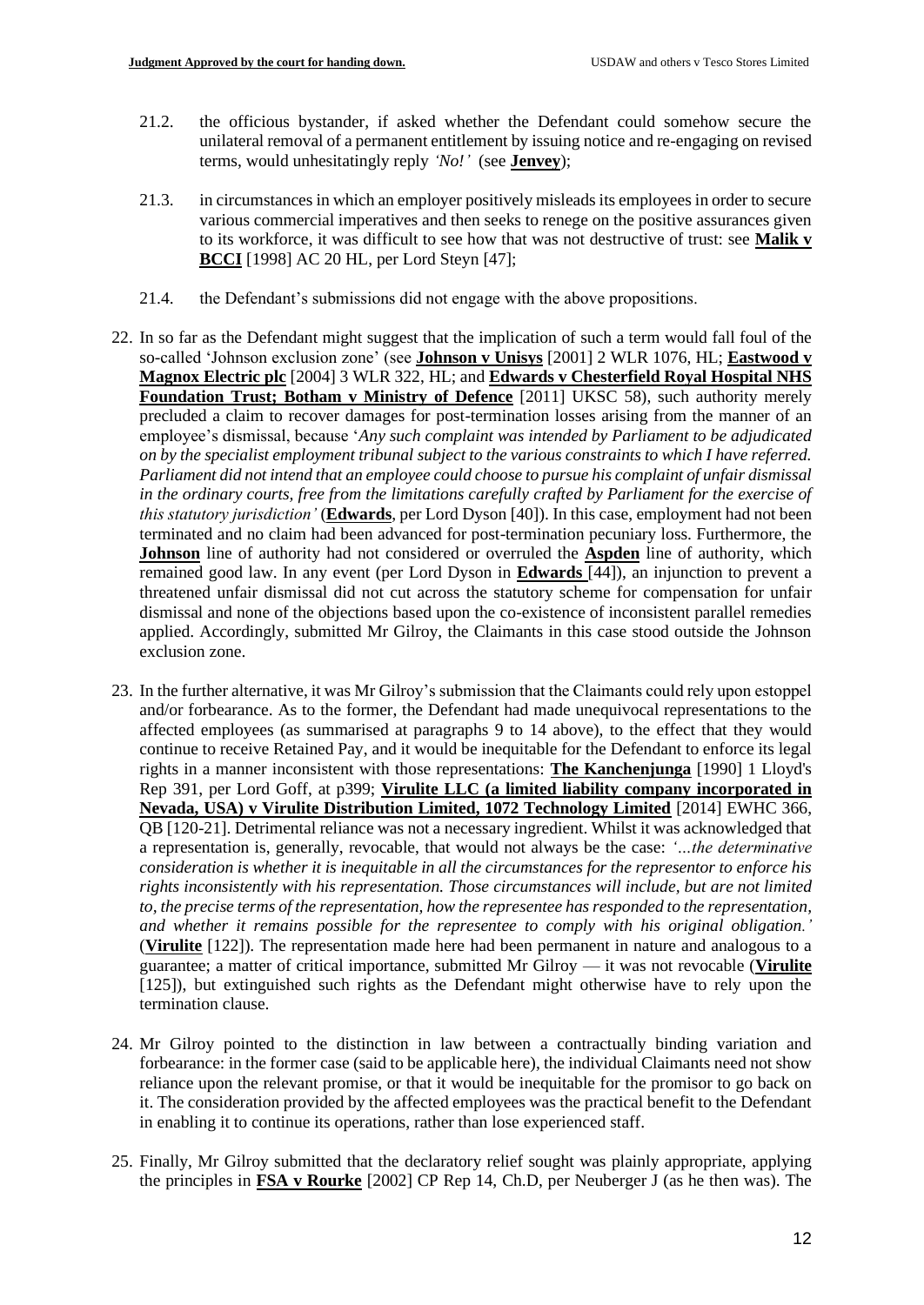issue affected the livelihoods of a large number of staff who were reliant upon Retained Pay to support their families and meet their outgoings. If granted, the declaration sought would cause the Defendant to change course. For the same reasons, final injunctive relief ought to be granted, in the interests of justice. The Claimants and affected members had no alternative available remedy. Should they be dismissed, proceedings before the employment tribunal for unfair dismissal were not guaranteed to succeed, having regard to the matters which would fall, respectively, within and outside its consideration in such claims and the relatively low threshold required to establish that dismissal had been for 'some other substantial reason of a kind such as to justify the dismissal' ('SOSR') under section 98(1)(b) of the Employment Rights Act 1996 ('the ERA'). Were a claim to succeed, damages would be subject to a statutory cap, in this case limited to one year's gross pay, which would not reflect the entirety of the employees' pecuniary loss. A hearing would be unlikely to take place before the end of 2022. In any event, the existence of a cause of action or remedy in a different jurisdiction does not itself preclude the implication of the relevant contractual term, or the Court from granting the relief sought in these proceedings, Mr Gilroy submitted.

- *For the Defendant*
- 26. It was Mr Carr's overarching submission that each individual Claimant's contract of employment included an express term which was to be construed so as to entitle him to Retained Pay for as long as his employment continued under the terms of that contract. The Claimants were seeking a radical and unwarranted extension of the common law, whereby an implied term operating contrary to express terms in the relevant contracts of employment ought to prevent the Defendant from terminating their employment. In Mr Carr's submission, (1) there was no basis for the implication of the term for which the Claimants contended; (2) the Defendant was entitled to terminate the contracts in accordance with their express terms and its reason for doing so was irrelevant, save to the extent that it could be challenged in the employment tribunal; (3) that being so, it was illogical to imply any term which precluded the offer of re-employment under a new contract; (4) the remedy available to the individual Claimants was limited to that for which the ERA provides; and (5) in any event, the claim advanced by the Claimants was outside the scope of the common law, which could not properly be extended.
- 27. In Mr Carr's submission, the collective bargaining arrangements agreed between the First Claimant and the Defendant meant that changes to terms and conditions, including rates of pay, could be achieved by union members at the distribution centres in which balloting on acceptance of a joint negotiating committee's decision took place. Thus, unless "guarantees" were given in relation to Retained Pay, a situation could arise, in the future whereby a vote of the majority who were not in receipt of it could impact adversely on the minority who were. It had been the desire to avoid that situation which had been central to the implementation of Retained Pay. It was in that sense that the entitlement had been 'future proofed', which was consistent with the evidence of Ms Pauline Foulkes, National Officer of the First Claimant [14] and with the contemporaneous correspondence to certain employees, submitted Mr Carr, in which the Defendant had stated (with emphasis added by Mr Carr), *'…We have now formally agreed to the Trade Union's request that retained pay should be a permanent figure which is not subject to reductions or amendments. The only change to the figure would be the application of the annual pay increase. The only exception to this will be where individuals ask to change rotas or role, in which case the retained pay would be recalculated…'* Mr Carr also placed reliance upon:
	- 27.1. a document entitled, 'Questions From Briefings Commencing 21/01/07 Livingston Depot<sup>1</sup>' which included the following questions and answers (with Mr Carr's emphasis added):

<sup>&</sup>lt;sup>1</sup> Whilst this case is not concerned with employees at Livingston, all parties contended that the intention behind the contractual entitlement to Retained Pay under consideration in this case is evidenced by the documentation relating to the same entitlement for staff who relocated to that distribution centre. It was Ms Foulkes' evidence [16] that it was her understanding that the Retained Pay agreement for Livingston was used as a template for Lichfield, Daventry Clothing and Daventry Grocery.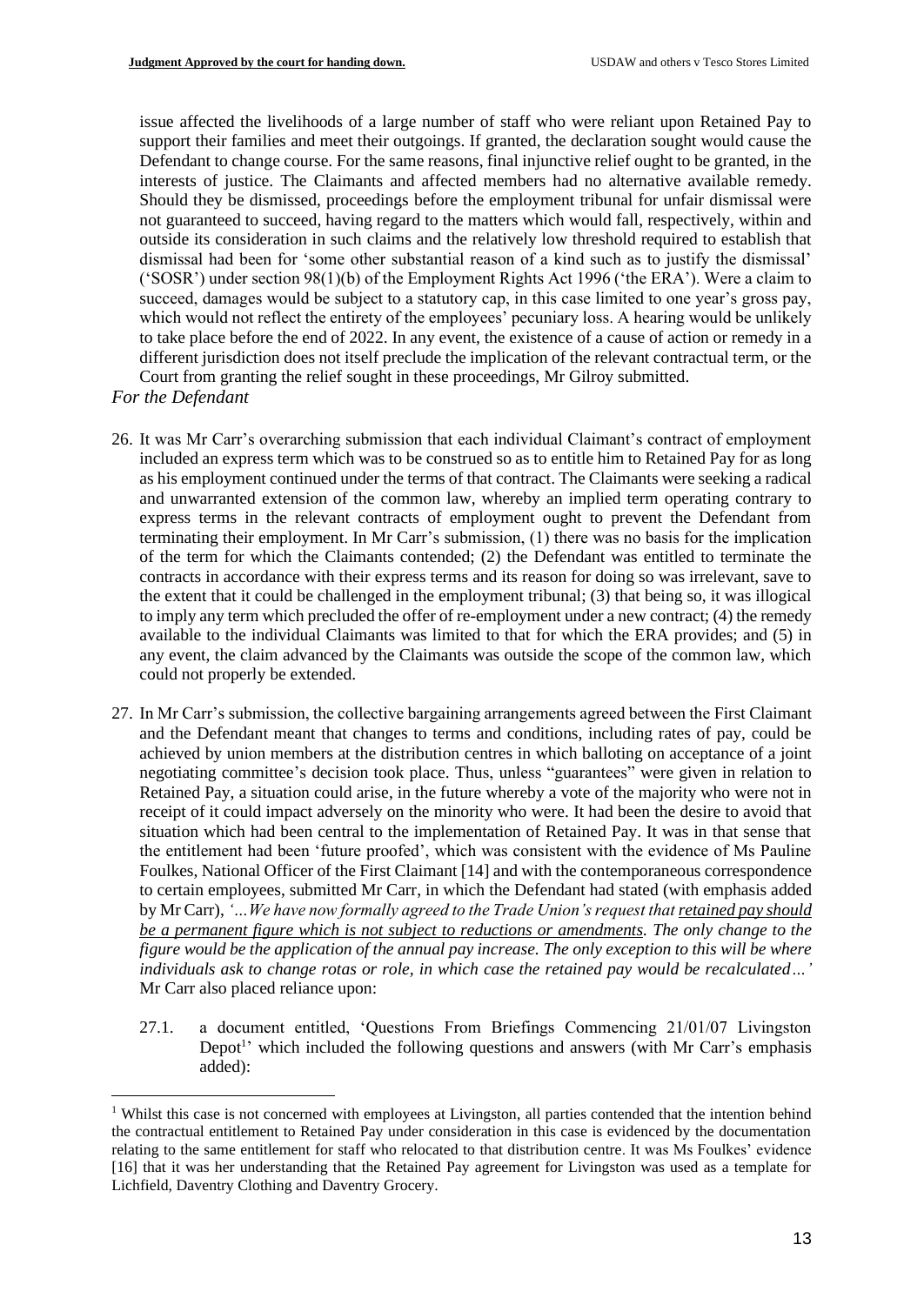- 'Q6 Will Retained Pay be guaranteed forever?
- A6 Yes, providing your circumstances do not change. See Q7 and A7.
- …
- Q8 Why change the contract if we are not losing any money?

A8 We want to introduce the concept of Retained Pay to ensure that there is long term protection for you.

Making Retained Pay an individual contractual entitlement prevents any possibility of this being subject to negotiation or change in the future via a ballot of the membership of which existing staff would be in the minority.

Retained Pay ensures that this will never happen.'; and

27.2. a document produced by the First Claimant for its members, in relation to the then proposed deal at Livingston, which noted that the latter satisfied the key principles that members at the existing site should not lose out financially by transferring to the new site. Amongst those principles was said to be, *'Guaranteed protection of these arrangements — they cannot be altered by Tesco, Usdaw or Usdaw shop stewards in future negotiations at the new site.'*

In Mr Carr's submission, Retained Pay was both guaranteed and permanent in as much as it was a feature of the contract of employment which could not be changed without consent, or via the collective bargaining process otherwise applicable to all terms of the contract. It was clear that phrases such as 'protection for life' (which could not have been intended literally) were to be so understood.

- 28. Mr Carr submitted that a contract of employment is ordinarily terminable on notice; in the vast majority of cases, as here, pursuant to an express term in the contract. An employer is entitled as a matter of contract — lawfully to terminate the contract by giving proper notice and can do so for good, bad or indifferent reasons. The employee has no remedy unless the dismissal is in breach of contract and, then, only for that breach: **Malloch v Aberdeen Corporation** [1971] 1 WLR 1578. Damages are generally limited to the lost remuneration which would have accrued during the notice period. As was apparent from Lord Neuberger's speech in **Marks & Spencer plc v BNP Paribas**, at [17] and [21], no term will be implied into a contract on the basis of business efficacy if the contract is effective without it and, for a term to be implied, it must be so obvious as to go without saying and, as 'a cardinal rule' [28], must not contradict any express term of the contract. A recent summary of the stringency of the tests for implying contractual terms and the limited scope for doing so appeared in **Yoo Design Services v Iliv realty Pte Limited [2021] EWCA Civ 560**, per Carr LJ, at [47] to [51].
- 29. In Mr Carr's submission, the circumstances in which the courts had recognised a limitation on the power to dismiss were very limited and did not apply in this case. They had arisen in cases in which the parties had contracted for a particular benefit which was then payable under the contract and were not comparable to the instant circumstances. **Aspden** [13] and **Awan v ICTS** [2019] IRLR 212, EAT [46] recognised that, in the specific circumstances of a dismissal which would frustrate the purpose for which permanent health insurance (PHI) had been provided, there should be implied into the contract a term which restricted the employer's power to terminate it. What was remarkable about the present case was that the Claimants' original contention had been not that the Defendant lacked the power to dismiss but that, should it do so, it could not, as a matter of law, make an offer of re-employment on terms which did not include an entitlement to Retained Pay. That was said to be 'particularly bizarre' given that the acceptance or rejection of any such offer was not within the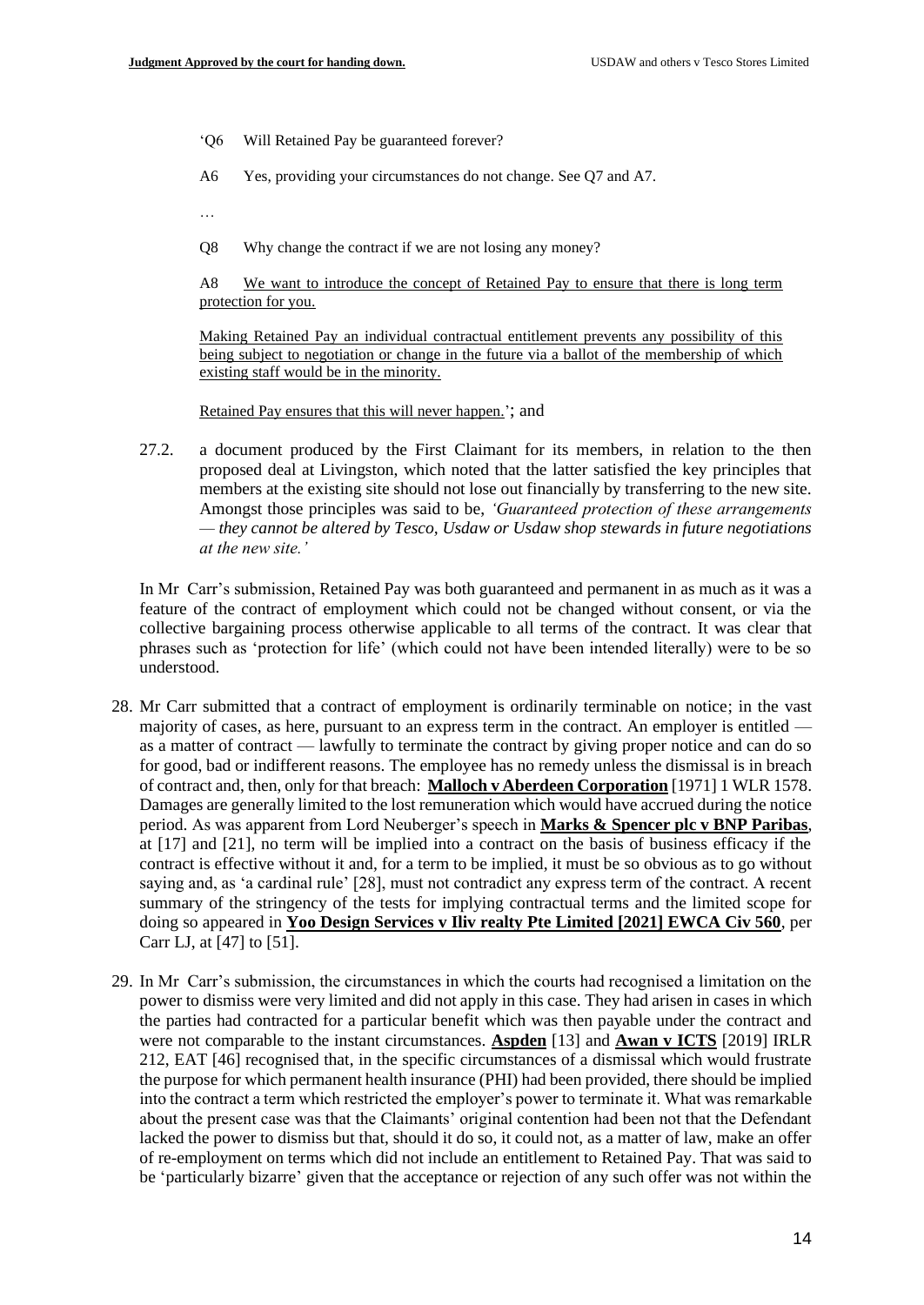Defendant's control and was a matter for the employee in question. If the offer were accepted, a new contract would apply to the ongoing/revived employment. On that case, the parties must be taken to have agreed that, whilst there was no contractual restriction on the power to dismiss, there was a restriction as to the terms on which new employment might be offered, by reference to a particular component of the former overall pay package. None of the tests applicable to the identification of implied terms in a contract supported such a proposition, submitted Mr Carr. In addition, as noted by Simler P (as she then was), in **Awan**, the Court should not imply such a term too readily and should tread warily in this area. Furthermore, in **Reda v Flag Limited** [2002] IRLR 747, PC, at [51], Lord Millett had indicated the strict boundaries within which the **Aspden** line of authority should be confined:

'Aspden… was not concerned with the implied term of trust and confidence at all. The question was whether the employer's express right of dismissal could be limited by implication arising from the unusual circumstances in which the contract had been entered into and the inherently contradictory terms which resulted. The better course might have been to rectify the contract to include the term contended for as an express term, an unusual course but one which would appear to have been justified by the evidence, but even if the case is taken as a rare example of a term being implied into a contract to qualify an express right, the justification for this course lay in the need to reconcile express terms of the contract which were mutually inconsistent.…'

In the instant case, submitted Mr Carr, there was no mutual inconsistency of terms; the express terms as to pay (including as to Retained Pay as a permanent feature of an individual's contractual eligibility) were in no sense inconsistent with the express right to terminate on notice.

- 30. As re-amended, the Claimants' case fared no better, Mr Carr submitted. First, it did not correspond with the declaratory relief sought. Secondly, if anything, it afforded less support for the implication of the relevant contractual term. Thirdly, it made the "permanency" argument considerably more difficult to run, in equating with a contention not that the relevant term constituted a permanent feature of the existing terms and conditions, but that employment itself was permanent.
- 31. Furthermore, Mr Carr contended, the Claimants' case would appear to admit of the Defendant's entitlement, as a matter of contract, to dismiss the affected employees and then offer to re-engage them on different terms, as long as the entitlement to Retained Pay was unaffected. That would admit of the reduction of other aspects of contractual remuneration, so as to achieve the same overall financial result. The Claimants relied for their submissions on the promises made by the Defendant, but those had been no different in character from any contractual promise as to remuneration, which cannot be reduced without consent whilst the contract subsists, but does not bar the employer from terminating employment and offering to re-engage on less favourable terms; a practice colloquially referred to as 'fire and rehire'. The 'fired' employee is free to accept or reject the 're-hire' and, in either event, retains his or her statutory unfair dismissal claim under the ERA. Outside the area of PHI, there had been one authority (**Jenvey**) in which the courts had been prepared to imply some restriction on the right to dismiss – but, even there, the right had operated only so as to prevent what amounted to a false basis for dismissal, designed to prevent access to an enhanced redundancy payment, in circumstances in which the true reason for dismissal had, indeed, been redundancy. By analogy with the PHI cases, in which an individual's right to such benefit had accrued, or been in the process of accruing, under a long-term sickness scheme, the restriction on dismissal through the mechanism of an implied term was said to apply equally to cases in which redundancy rights had accrued. Even then, it was said, the principle, if it were to apply, had to be 'narrowly circumscribed' and did not mean that an employer would be unable to dismiss an employee whenever a sickness or redundancy scheme was in place because of the possibility that, at some date in the future, employees might become subject to those schemes: *'that would turn the traditional principles of contract upside down'* [20]. At [26] Elias J (as he then was) had held,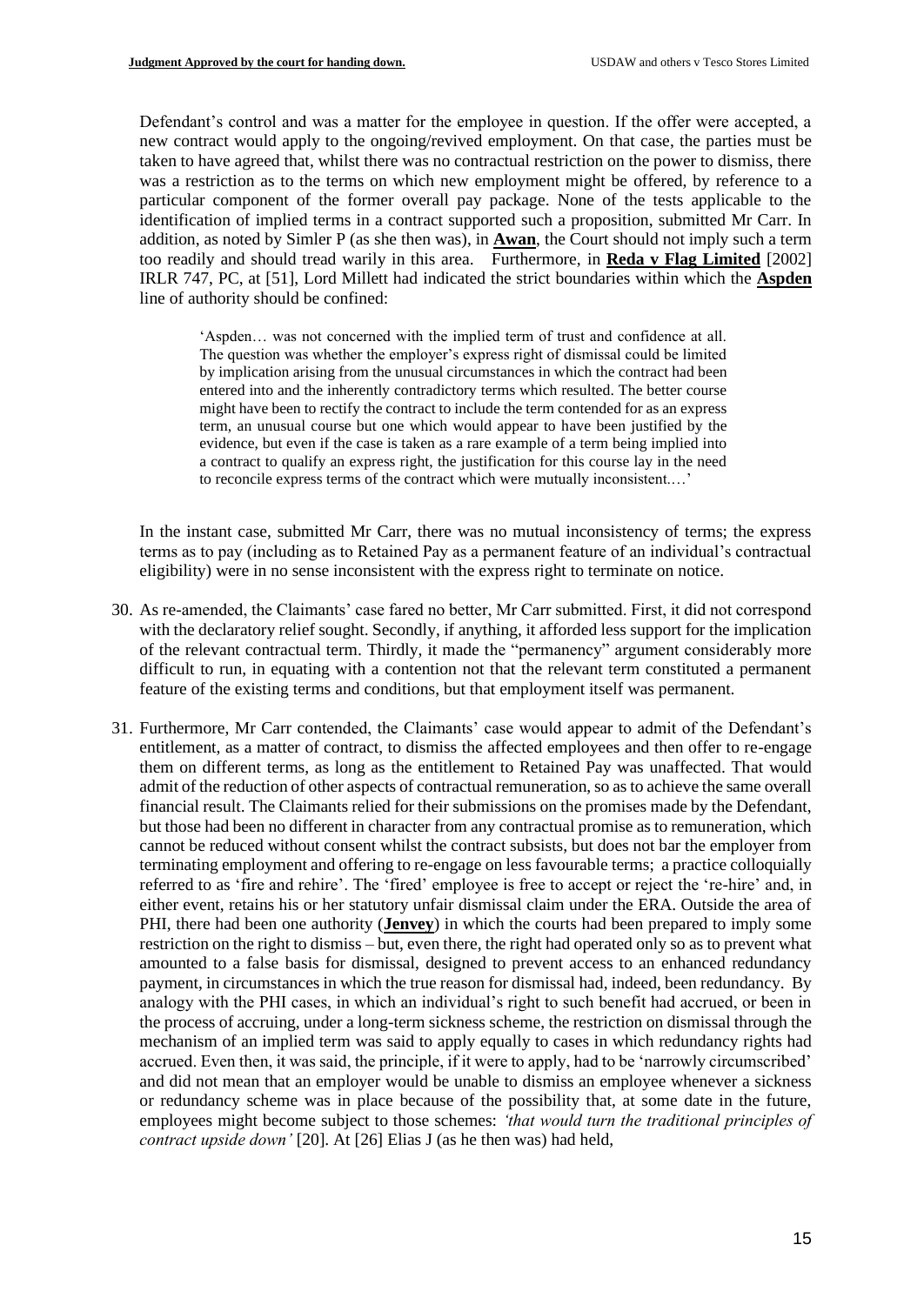'I would formulate the terms as follows: "Once an employer has determined that an employee will be dismissed by reason of redundancy, such that his dismissal for any other reason will defeat the employee's right to contractual benefits which accrue when the dismissal is by reason of redundancy, the employer may not lawfully dismiss the employee for any reason other than redundancy, unless the dismissal is for good cause." In my opinion this term can readily be implied whether on the officious bystander or the business efficacy tests of implied contractual incorporation.'

In Mr Carr's submission, the instant case did not fall within the above principles, nor did the term which the Claimants sought to imply fall within the limited restriction implied in the PHI cases, or in **Jenvey**.

- 32. Thus, submitted Mr Carr, the individual Claimants' remedy, if any, lay in the employment tribunal, before whom the Defendant's rationale could be challenged, whether or not any offer of reengagement were to be accepted: **Hogg v Dover College** [1990] ICR 39, EAT. The reason for dismissal typically advanced by a former employer in such cases was SOSR, by reference to which the tribunal would determine the claim. Amongst the statutory remedies which a successful claimant could seek was reinstatement, on the terms and conditions which had applied prior to dismissal.
- 33. In any event, Mr Carr submitted, the effect of the House of Lords' decision in **Johnson v Unisys** had been to create the 'Johnson exclusion zone', such that, where the proposed cause of action at common law would duplicate the statutory right to claim unfair dismissal, the 'exclusion zone' operates to preclude recovery at common law; the employee is limited to his or her statutory claim under the ERA. In Mr Carr's submission, the instant Claimants were in a far better position than had been Mr Johnson, whose compensatory award for unfair dismissal had then been capped at £12,000, in the context of asserted losses in the region of £400,000, said to arise from the damage caused to his mental health by the manner of his dismissal. His state of health had precluded the options of reinstatement or re-engagement. In **Kerry Foods v Lynch** [2005] IRLR 680, the EAT held that the effect of the decision in **Johnson** was that it was not appropriate to apply the implied term of trust and confidence to a dismissal. That reasoning applied equally to the different implied term for which the Claimants contended in this case, submitted Mr Carr. How could it sensibly be said that the Defendant would be in breach of any implied term of the individual Claimants' employment should it dismiss with an offer of re-employment, when to dismiss simpliciter (without such an offer) would not engage any such term, by reason of the Johnson exclusion zone?
- 34. In so far as the Claimants relied upon the dicta of Lord Dyson in **Edwards**: (1) such dicta had been obiter and referable to express terms only; (2) his reasoning had gone to the primary question of whether to imply a term at all, rather than to whether, in the event that such a term fell to be implied, or was express, it should be enforceable by way of injunction, but not as an action for damages; (3) the other members of the Court either had reached the same ultimate conclusion via a different route or had made no reference to paragraph 44 of Lord Dyson's speech; and (4) Lady Hale and Lord Kerr had expressly doubted the possibility of a common law claim being maintainable by reference to the remedy sought. Whilst, in **Eastwood v Magnox**, the House of Lords had distinguished **Johnson** in relation to a claim which had existed independently and in advance of a dismissal, such that it had fallen outside the Johnson exclusion zone, the implied term for which the Claimants contended in this case operated directly on the power to dismiss.
- 35. The individual Claimants' case on estoppel and forbearance could not get off the ground, submitted Mr Carr. They could not point to any unequivocal representation to the effect that the Defendant would give up its right to terminate their contracts on notice, or establish that the documentation on which they relied had been sent to and/or received by them and all affected employees. The representation for which the Claimants in fact contended, to the effect that they would continue to receive Retained Pay, ignored the correct legal test; being whether the Defendant had made an unequivocal representation that, in the language of Lord Goff in **The Kanchenjunga**, cited at paragraph [120] of **Virulite**, *'it does not intend to enforce its legal rights'*. To answer that question,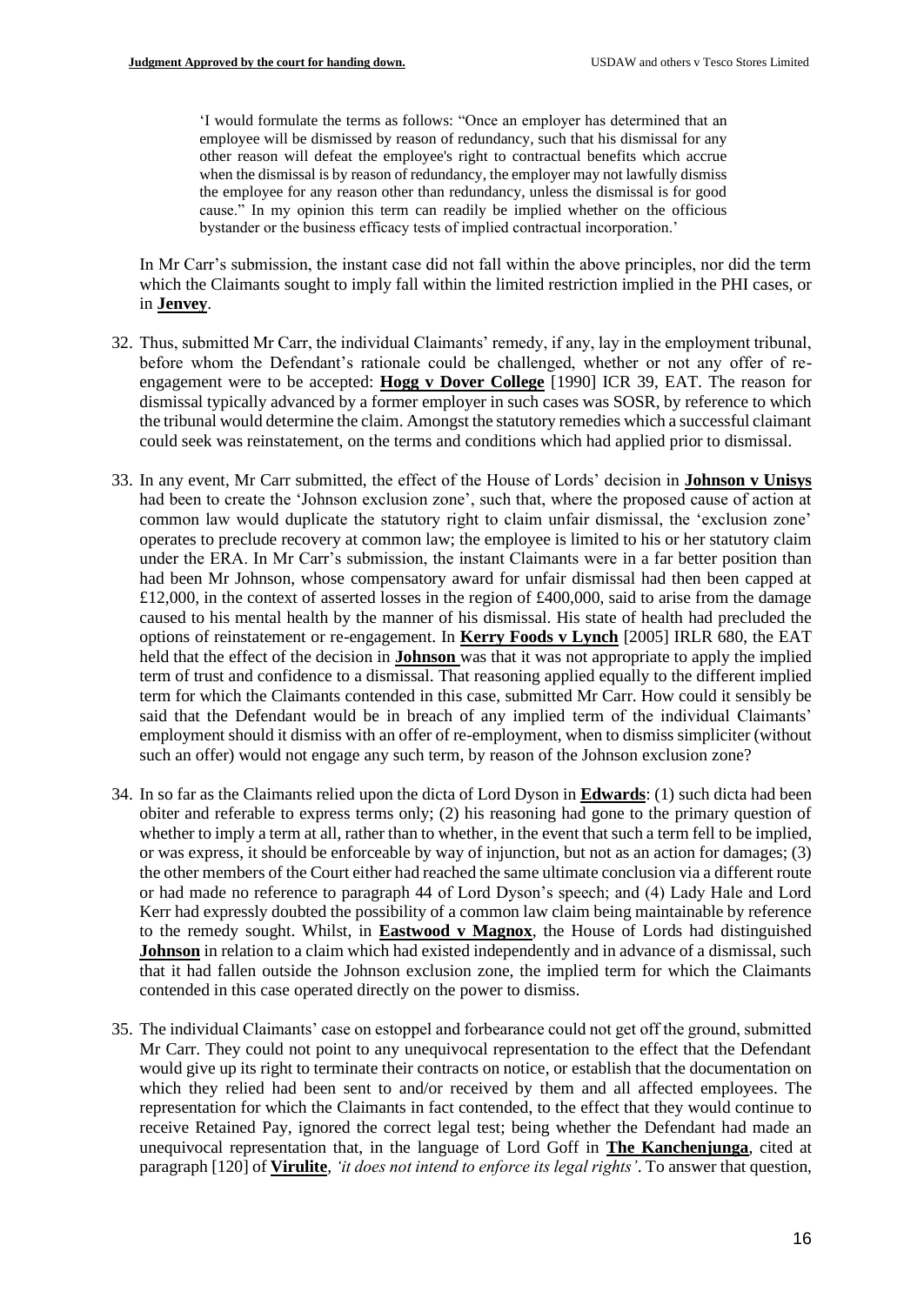one had to identify, first, the relevant contractual right and, then, the representation said unequivocally to have constituted its abandonment. The case also failed on reliance and suspensory effect. As to the latter, Mr Carr submitted, the Claimants had not demonstrated that the giving of notice to terminate at this stage would be so disadvantageous to the affected employees that the Defendant's right to do so should be regarded as extinguished, rather than suspended. Further, on the available evidence in this case, it was not possible to say that, approximately 12 years after the entitlement to Retained Pay had been agreed, it was unconscionable for the Defendant to dismiss the affected employees, in accordance with its express contractual right. The principle of forbearance did not avail the Claimants either, designed as it was to bridge a gap in relation to a variation for which there was no consideration. That was not this case. In any event, questions of estoppel and forbearance (introduced by amendment) were fact- and, hence, Claimant-sensitive and, for those purposes, it could not be assumed that the individual Claimants could properly bring representative proceedings on behalf of other employees under CPR 19.6.

36. For all such reasons, in Mr Carr's submission, the court should construe the express term as to Retained Pay in the manner for which the Defendant contended; there was no basis, in law or fact, for implying the term for which the Claimants contended; equity could not assist the Claimants and the relief sought should be refused.

# **Discussion and conclusions**

*The proper construction of the express term as to Retained Pay*

- 37. The contract under which each of the individual Claimants and the employees named in the Appendix to this judgment is employed by the Defendant, incorporating the collectively bargained term as to Retained Pay, contains two material express terms:
	- 37.1. The first provides that Retained Pay will remain a 'permanent' feature of an individual's contractual eligibility subject to the following principles: i) retained pay can only be changed by mutual consent; ii) on promotion to a new role it will cease; iii) when an individual requests a change to working patterns, such as nights to days, the premium payment element will be adjusted; and iv) if the Defendant makes shift changes, it will not be subject to change or adjustment.
	- 37.2. The second is the notice provision, whereby (so far as material) the specified notice will be given if the Defendant terminates his or her employment other than in the event of gross misconduct.

The first issue which arises is the proper construction of the first express term, read in the context of the second.

- 38. The starting point is the identification of the intention of the contracting parties, objectively assessed, having regard to '*what a reasonable person having all the background knowledge which would have been available to the parties would have understood them to be using the language in the contract to mean'* (per Lord Hoffman in **Chartbrook Ltd v Persimmon Homes Ltd** [2009] UKHL 38 [14]). The natural and ordinary meaning of the words used, any other relevant provisions of the contract; the overall purpose of the clause and the contract and the circumstances as known by the parties at the time at which the contract was concluded are all relevant considerations.
- 39. In the Oxford English Dictionary, the word 'permanent' is defined to mean *'continuing or designed to continue or last indefinitely without change; abiding, enduring, lasting; persistent. Opposed to temporary.*' It is a word in common usage. In the contracts with which I am concerned, its use in relation to Retained Pay might, devoid of context, be considered to confer an entitlement which is permanent for as long as the particular contract endures, other than in specified circumstances with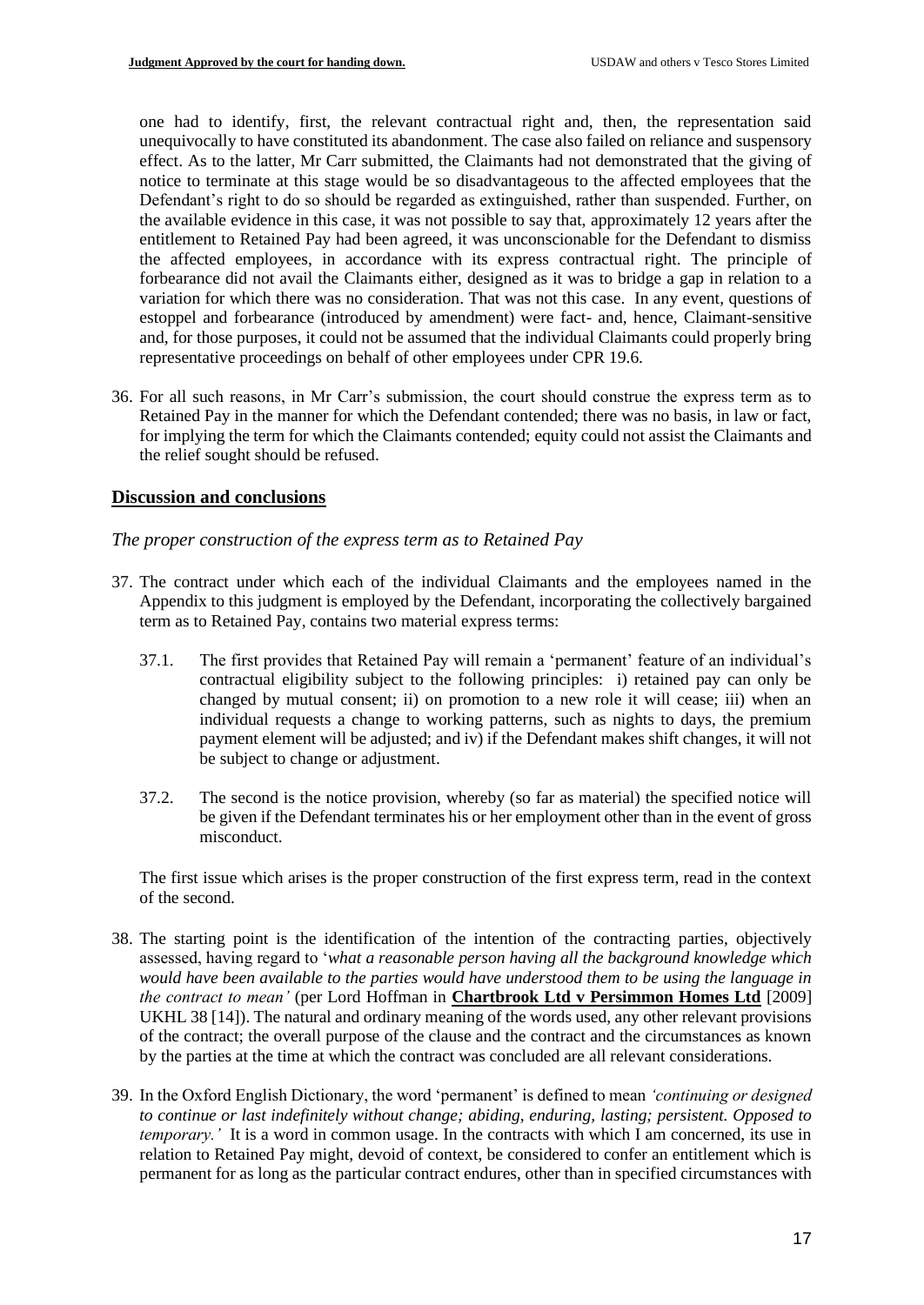which I am not concerned. So construed, it would not be in conflict with the Defendant's express unfettered right to terminate the contract on notice.

40. But to adopt such a construction of the word permanent would be to ignore the intention of the contracting parties in this case. In my judgment, a reasonable person, having all of the background knowledge which would have been available to those parties at the time at which the clause was incorporated would not have understood the word permanent in such a way, having regard to the context in which the clause was drafted. True it was that that intention encompassed an intention to remove the entitlement to Retained Pay from the collective bargaining machinery which would otherwise admit of the prospect that it could be removed at the will of a majority who did not benefit from it. But that was not the full extent of their intention. It is clear, from the undisputed evidence in this case, that the mutual intention of the parties was that the entitlement to Retained Pay would be permanent for as long as each affected employee was employed in the particular role, save in the circumstances expressly articulated in his or her contract. There is no other way in which to make sense of the use of expressions such as *'guaranteed/protection for life'*, and, in particular, '*for as long as you are employed by Tesco in your current role'*, all against the background of the Defendant's need and desire to retain a stable, experienced workforce, which it could only achieve by incentivising employees who were not contractually obliged to do so to relocate to a place of work some 45 miles away from that at which they had previously been employed. The clear mutual intention was to preserve the higher pay which each affected employee had enjoyed at his or her original distribution centre, without which relocation would not have been palatable. Accordingly, the word permanent would be understood by the reasonable person, having all of the background knowledge which would have been available to the parties in the situation in which they were at the time of the agreement, and should be construed, to mean for as long as the relevant employee is employed by the Defendant in the same substantive role. So construed, there is an inherent conflict between a right to terminate the contract for the purposes of removing the right to Retained Pay, in circumstances in which a fresh contract will be offered, in relation to the same substantive role, which will confer no such entitlement. The question arises as to whether the pleaded term (as reamended) may and should be implied in order to resolve it.

## *Is a term to be implied?*

41. The law on implied terms has been summarised recently, by Carr LJ, in **Yoo Design Services** [47] to [51], set out below:

## '**The law on implied terms**

- 47. The implication of contractual terms involves a "different and altogether more ambitious undertaking" than the exercise of contractual interpretation which identifies the true meaning of the language in which the parties have expressed themselves: the interpolation of terms to deal with matters for which, ex hypothesi, the parties have themselves made no provision. It is because the implication of terms is so potentially intrusive that the law imposes strict constraints on the exercise of the "extraordinary" power so to intervene (see *Marks & Spencer plc v BNP Paribas Securities Services Trust Co (Jersey) Ltd* [2015] UKSC 72; [2016] AC 742 ("*Marks & Spencer*") at [29] (citing Sir Thomas Bingham MR in *Philips Electronique Grand Public SA v British Sky Broadcasting Ltd* [1995] EMLR 472 at 481)).
- 48. Those constraints have been the subject of well-known scrutiny by the courts (see the classic statements in *The Moorcock* [1889] 14 PD 64 ("*The Moorcock*") at 68 per Bowen LJ; *Reigate v Union Manufacturing Co (Ramsbottom) Ltd* [1918] 1 KB 592 at 605 per Scrutton LJ and *Shirlaw v Southern Foundries* (1926) Ltd [1939] 2 KB 206 at 227 per Mackinnon LJ). The later Privy Council decision in *BP Refinery (Westernport) Pty Ltd v The President Councillors and Ratepayers of the Shire of Hastings* ("*BP Refinery*") (1977) 180 CLR 266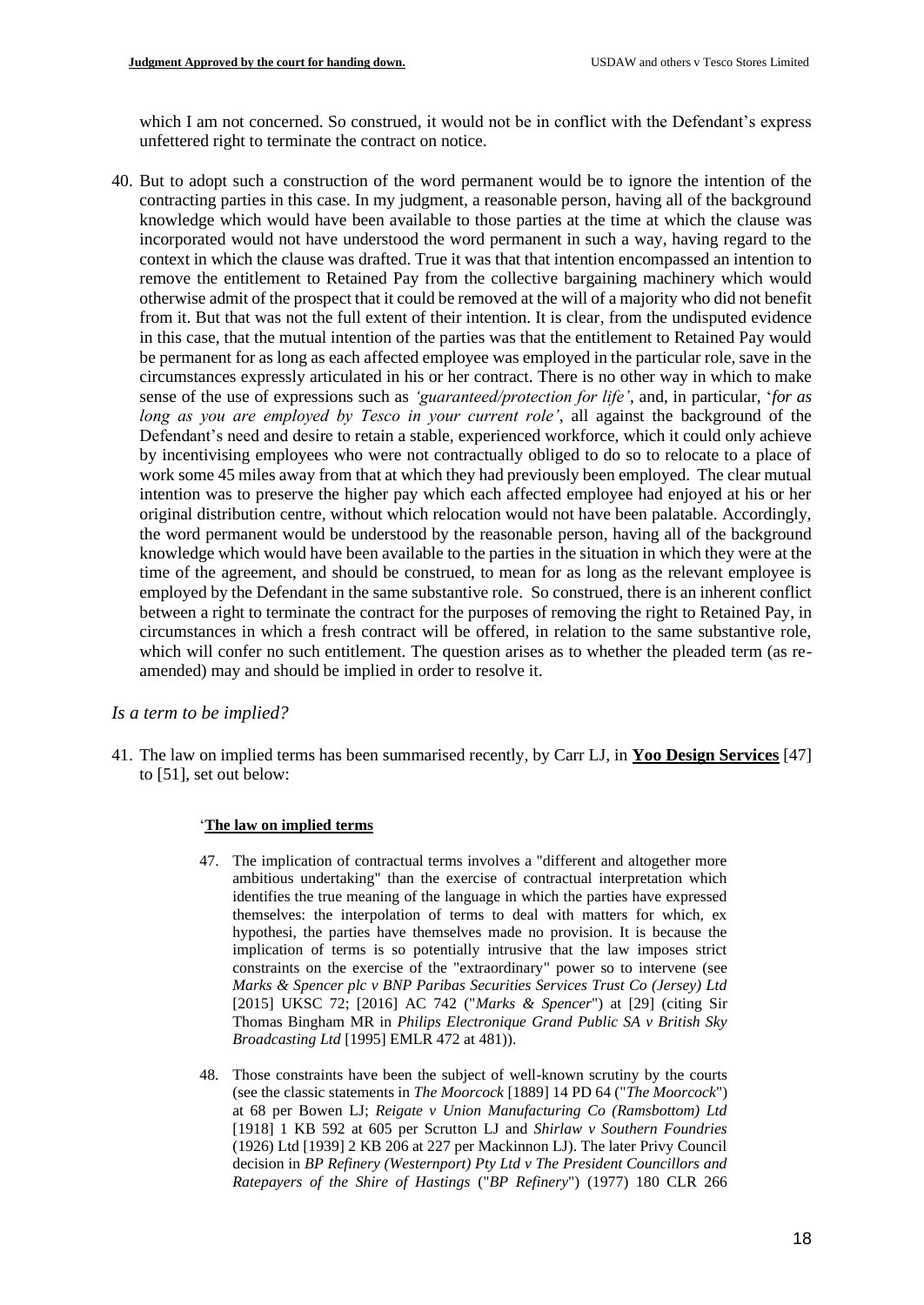deserves particular mention. There Lord Simon (delivering the majority judgment) stated (at 283):

> "…for a term to be implied, the following conditions (which may overlap) must be satisfied: (1) it must be reasonable and equitable; (2) it must be necessary to give business efficacy to the contract, so that no term will be implied if the contract is effective without it;  $(3)$  it must be so obvious that 'it goes without saying'; (4) it must be capable of clear expression; (5) it must not contradict any express term of the contract".

- 49. The leading authority from recent times is *Marks & Spencer*, where the Supreme Court approved the remarks of Lord Simon in *BP Refinery*, albeit subject to qualification and observation. Amongst other things, (at [21]) Lord Neuberger questioned whether a requirement that the term to be implied had to be "reasonable and equitable" would usually, if ever, add anything: if a term satisfies the other requirements, it is hard to think that it would not be reasonable and equitable. Lord Neuberger also commented that he suspected that, whilst the requirements of business efficacy and obviousness could be alternatives in the sense that only one need be satisfied, it would be a rare case where only one of those two requirements would be satisfied.
- 50. Since the analysis of Lord Neuberger in *Marks & Spencer* (at [15] to [31]) the Supreme Court and Privy Council have consistently made it clear that whether or not a term falls to be implied is to be judged by reference to the test of business efficacy and/or obviousness (see for example *Hallman Holding Ltd v Webster* [2016] UKPC 3 (at [14]); *Airtours Holiday Transport Ltd v HMRC* [2016] UKSC 21; [2016] 4 W.L.R. 87; [2016] 4 All ER 1 (at [38]) and *Impact Funding Solutions Ltd v AIG Europe Insurance Ltd* [2016] UKSC 57; [2016] 3 WLR 1422; [2017] AC 73 (at [31]). In *Ali v Petroleum Co of Trinidad and Tobago* [2017] UKPC 2 at [7], Lord Hughes commented:

"It is enough to reiterate that the process of implying a term into the contract must not become the re-writing of the contract in a way which the court believes to be reasonable, or which the court prefers to the agreement which the parties have negotiated. A term is to be implied only if it is necessary to make the contract work, and this it may be if (i) it is so obvious that it goes without saying (and the parties, although they did not, ex hypothesi, apply their minds to the point, would have rounded on the notional officious bystander to say, and with one voice, 'Oh, of course') and/or (ii) it is necessary to give the contract business efficacy. Usually the outcome of either approach will be the same. The concept of necessity must not be watered down. Necessity is not established by showing that the contract would be improved by the addition. The fairness or equity of a suggested implied term is an essential but not a sufficient pre-condition for inclusion. And if there is an express term in the contract which is inconsistent with the proposed implied term, the latter cannot, by definition, meet these tests, since the parties have demonstrated that it is not their agreement."

- 51. In summary, the relevant principles can be drawn together as follows:
	- i) A term will not be implied unless, on an objective assessment of the terms of the contract, it is necessary to give business efficacy to the contract and/or on the basis of the obviousness test;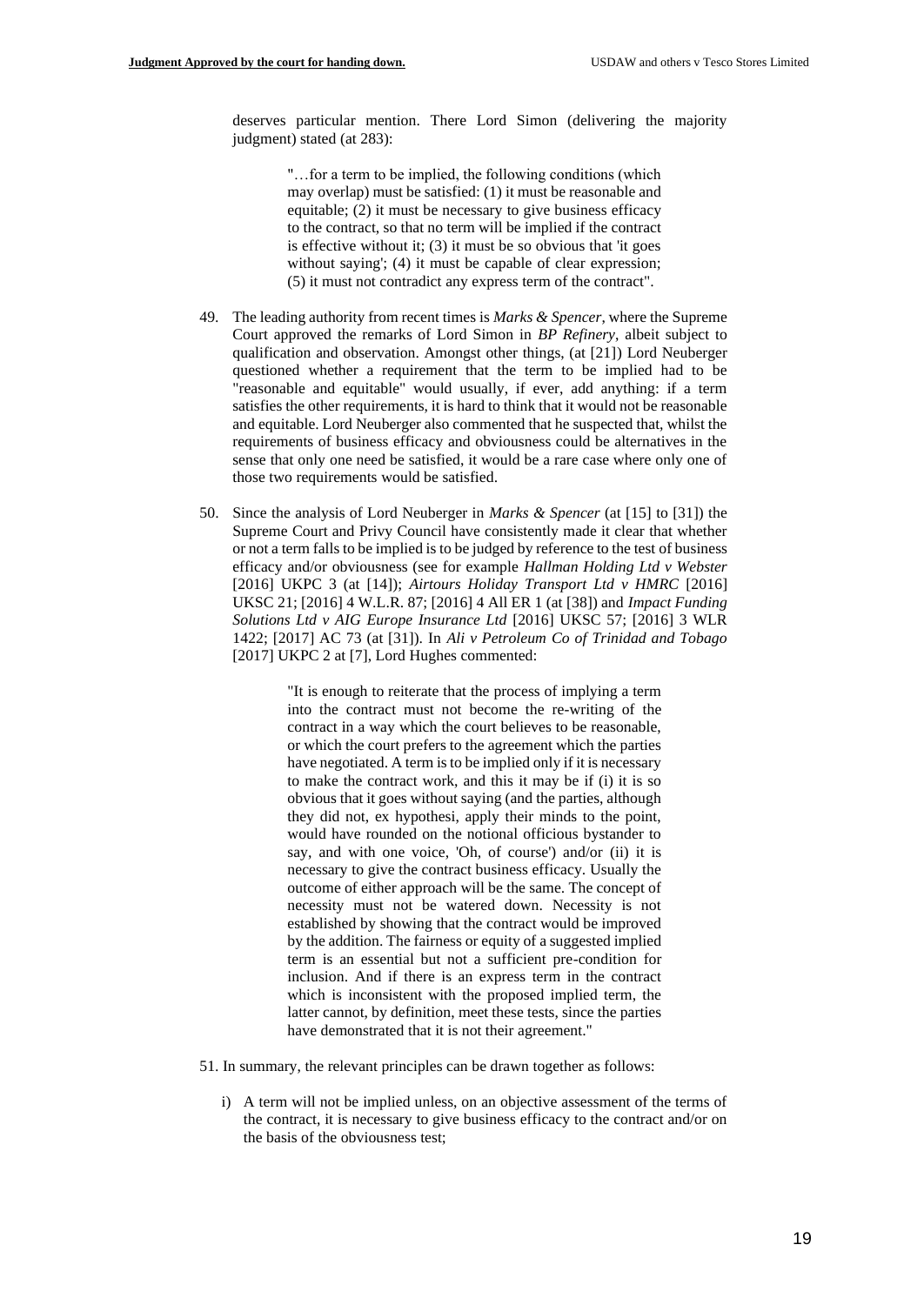- ii) The business efficacy and the obviousness tests are alternative tests. However, it will be a rare (or unusual) case where one, but not the other, is satisfied;
- iii) The business efficacy test will only be satisfied if, without the term, the contract would lack commercial or practical coherence. Its application involves a value judgment;
- iv) The obviousness test will only be met when the implied term is so obvious that it goes without saying. It needs to be obvious not only that a term is to be implied, but precisely what that term (which must be capable of clear expression) is. It is vital to formulate the question to be posed by the officious bystander with the utmost care;
- v) A term will not be implied if it is inconsistent with an express term of the contract;
- vi) The implication of a term is not critically dependent on proof of an actual intention of the parties. If one is approaching the question by reference to what the parties would have agreed, one is not strictly concerned with the hypothetical answer of the actual parties, but with that of notional reasonable people in the position of the parties at the time;
- vii) The question is to be assessed at the time that the contract was made: it is wrong to approach the question with the benefit of hindsight in the light of the particular issue that has in fact arisen. Nor is it enough to show that, had the parties foreseen the eventuality which in fact occurred, they would have wished to make provision for it, unless it can also be shown either that there was only one contractual solution or that one of several possible solutions would without doubt have been preferred;
- viii) The equity of a suggested implied term is an essential but not sufficient precondition for inclusion. A term should not be implied into a detailed commercial contract merely because it appears fair or merely because the court considers the parties would have agreed it if it had been suggested to them. The test is one of necessity, not reasonableness. That is a stringent test.'
- 42. Applying those principles to the unusual facts of this case (which Mr Gilroy rightly characterises as 'extreme'), for the reasons which follow and on the basis of business efficacy and/or the obviousness test, I am satisfied that it is necessary to imply into the contract of employment of each affected employee a term to the effect that the Defendant's right to terminate the contract on notice cannot be exercised for the purpose of removing or diminishing the right of that employee to Retained Pay.
- 43. As to business efficacy, it is clear that, without such a term, the employee's entitlement to Retained Pay would not be permanent (in the sense defined above) and the contract would lack practical coherence. For the same reasons, were the officious bystander to have been asked whether the implication of the term set out above were so obvious that it went without saying, I am satisfied that the answer received would have been, *'Of course!'* That is consistent not simply with the actual intention of the parties, but with that of the notional reasonable person in the position of the parties at the time at which the entitlement to Retained Pay was agreed. Consistent with Lord Millett's analysis of the ratio of **Aspden**, in **Reda v Flag Limited** [51], the question is whether the express right of dismissal may be limited by implication arising from the unusual circumstances in which the contracts had been entered into and the inherently contradictory terms which resulted. As in **Aspden**, here, too, the justification lies in the need to reconcile express terms which are mutually inconsistent.
- 44. In so concluding, I have borne firmly in mind the need to tread warily in this area (per **Awan**). No issue is taken by the Defendant with the affected employees' contractual right, long since accrued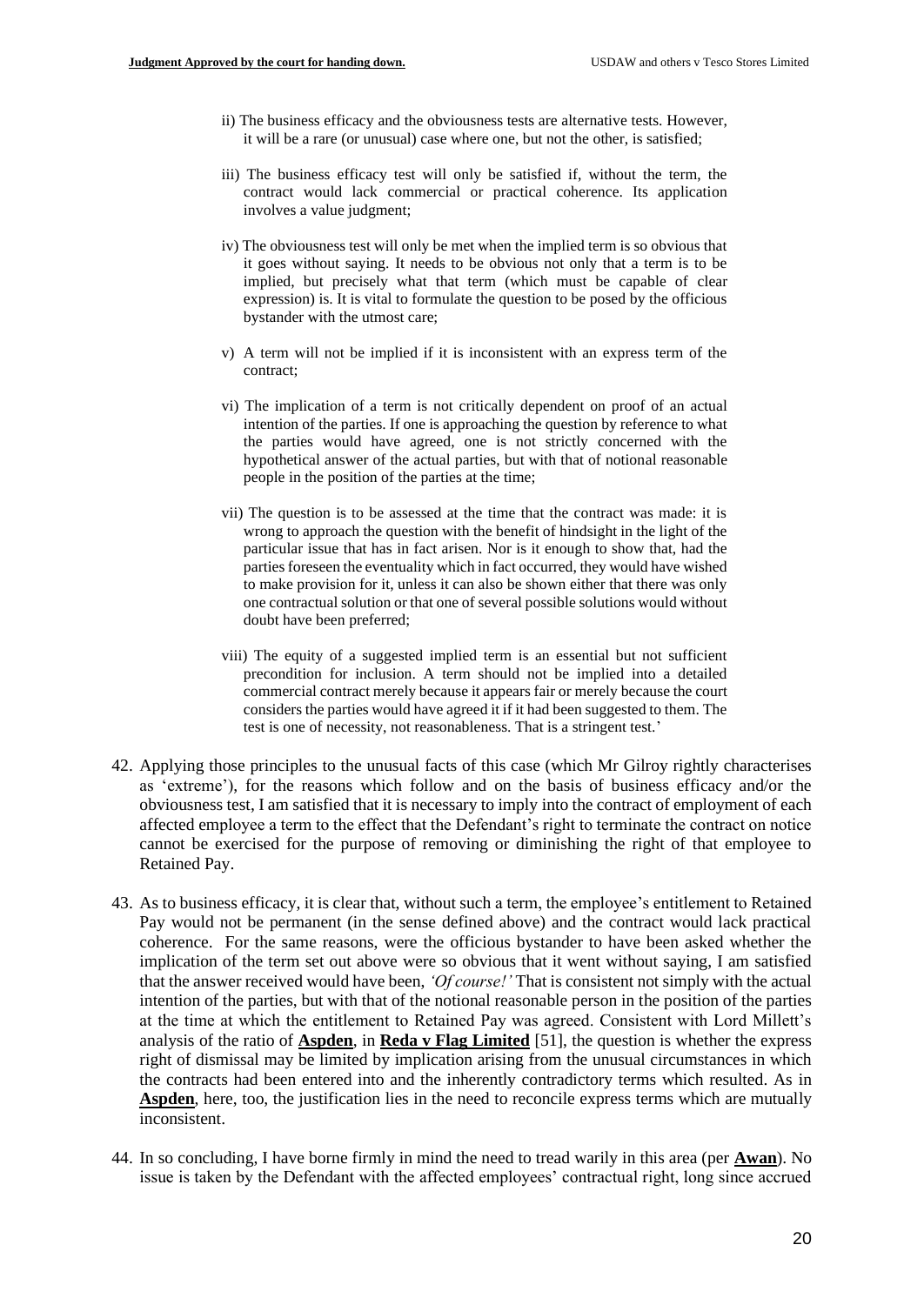and ongoing, to Retained Pay. Absent the term which I conclude ought to have been implied, the agreed permanence of that entitlement and its underlying rationale, would be defeated. As I put to Mr Carr and he acknowledged in the course of argument, the logical consequence of his submission must be that, on the day following the agreed entitlement to Retained Pay, it would have been open to the Defendant to terminate the contracts with impunity. His position was that he did not shrink from that, *'But, of course, the reality here is that that was never going to happen in practice because*  [the Defendant] *wanted these people to move across. They wanted to retain them. It's improbable in the extreme that the parties would have thought, 'Well, hang on a minute, this means that I am at risk of being terminated on day one when I move to Daventry because of Retained Pay. That would have been an improbable factual circumstance that the parties would have had in mind at the time that they reached the agreement..'* In my judgment, that submission simply serves to underline the obvious mutual intention of the parties at the time of entering into the agreement for Retained Pay, as I have found it to be. On a proper construction of the contract, the term which I am satisfied is to be implied is capable of clear expression, reasonable in the particular circumstances of the case and operates to limit (rather than contradict) the express contractual right to terminate on notice by preventing the exercise of that right in circumstances in which it would frustrate the permanent entitlement to Retained Pay for which the contract provides. In short, the considerations which applied in **Awan** apply equally in this case.

- 45. It would have been open to the Defendant to seek to set a longstop date for the entitlement to Retained Pay and/or to make clear that it subsisted only for as long as the particular contract endured. I reject Mr Carr's submission that the effect of the termination provision was just that and note that the relevant employees' contractual entitlements to other aspects of their pay were not couched in terms of permanence. If Mr Carr's argument were correct, that word would be deprived of any meaning and, thus, superfluous, because, as with any other contractual benefit, the entitlement to Retained Pay would be co-terminous with the contract. For the sake of completeness, I address **Jenvey**, briefly. As Elias J held ([25] to [26]), whilst the situations with which the PHI line of authority was concerned were not identical, they were analogous. The PHI cases had been concerned with a situation in which the employee had needed to remain in employment in order to obtain, or retain, the relevant contractual benefit. By contrast, the right to any contractual compensation for redundancy required that the contract be terminated. Nevertheless, in both situations the employer might have promised to cater for the particular circumstances by conferring a benefit on the employee according to an established scheme and, in his view, there were circumstances in which it would be contrary to the function and purpose of a redundancy scheme to permit the employer to exercise its power so as to deny the employee the very benefits which the scheme envisaged would be paid. In my judgment, there is no magic to the existence of a 'scheme'; the clear ratio of **Jenvey** is that a contract should not be construed so as to permit an employer to exercise a power in circumstances in which to do so would frustrate the function and purpose of the contract in denying the very benefit which it envisages will be paid. As a matter of principle, it matters not whether that benefit is PHI; a contractual redundancy payment; or the entitlement to Retained Pay for as long as the employee remains employed in the same role.
- 46. Nevertheless, Mr Carr rightly objects to the implication of any term which would have the effect of precluding an employer which is otherwise contractually entitled to give notice to terminate from offering to re-engage on different terms. Once terminated, the contract is at an end and it is a matter for the former employee whether s/he wishes to accept any offer of re-engagement by the former employer on the terms proffered. The difficulty in this case lies not in the intention to offer reengagement but in the intention to terminate the original contract for the purpose of extinguishing or diminishing the right to Retained Pay, consistent with paragraph 2 of the claim form as reamended. That also disposes of Mr Carr's objection that all an employer need do, if precluded from removing the right to Retained Pay, is reduce the value of other contractual benefits, so as to achieve the same overarching financial result. In the absence of consent, that could only be achieved by the same 'fire and rehire' mechanism which his client proposes to adopt and, as its purpose would be to remove or diminish the entitlement to Retained Pay, albeit by an alternative route, it would fall foul of the implied restriction on the right to terminate. In any event, the submission could equally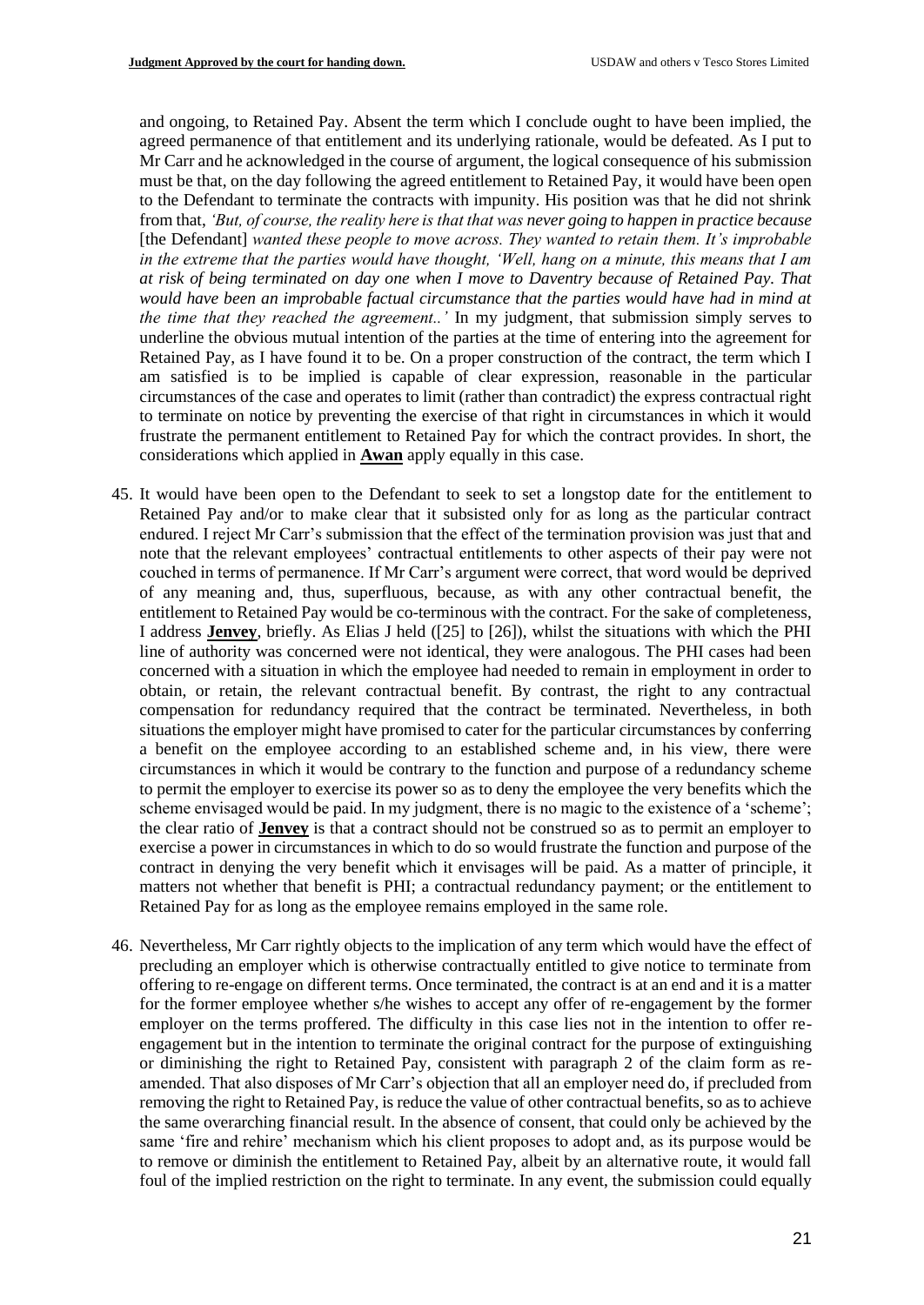have been made in **Aspden** and the related PHI cases. That it apparently was not might be thought to provide some indication of its merit.

47. To be clear, it does not follow from the implication of the term which I have found to be implied that the Defendant may not exercise its power to terminate an affected employee's contract for good cause, albeit that the practical effect of so doing will be to bring the entitlement to Retained Pay to an end. As recognised in **Hill** and in **Briscoe**, and as the Claimants in this case acknowledge, an employee who, for example, is genuinely redundant, or has committed an act of gross misconduct, might be dismissed for that reason, albeit that the genuineness of the reason proffered undoubtedly would be scrutinised in any litigation which followed.

# *The Johnson exclusion zone and the availability of tribunal proceedings for unfair dismissal*

- 48. I reject Mr Carr's submission that the term which I find to have been implied in each contract falls foul of the **Johnson** line of authority, which did not overrule or otherwise cast doubt on the **Aspden** line. Equally, it would be curious if the need to revisit the **Aspden** line of authority in its light had not occurred, for example, to Simler P, as she then was, in **Awan**. Put simply, the instant circumstances are not concerned with the manner of dismissal, or the application to a dismissal of the implied term that the parties will not act in a manner which is calculated, or likely, to destroy or seriously damage the relationship of mutual trust and confidence between them. The term to be implied here restricts the employer's ability to dismiss, per se. The claims sit outside the Johnson exclusion zone.
- 49. That is not to undermine the principle (see **Kerry Foods Ltd** [21]) that *'an employer's service of a lawful notice of termination coupled with an offer of continuous employment on different terms cannot of itself amount to a repudiatory breach of contract. There is no present breach of the existing terms or an anticipatory breach in indicating lawful termination of the contract on proper notice.'* Rather, the point here is that the termination of the existing contract would be unlawful, constituting a breach of the existing terms by dint of the implied restriction on the circumstances in which it can be effected.
- 50. The availability, per se, of a claim for unfair dismissal (in the event of a dismissal) affords no answer or bar to the instant claims, or relief sought, in this jurisdiction. The focus of an unfair dismissal claim is very different from that of this Court; if the claim succeeds, the compensatory award will be capped; reinstatement under section 114 of the ERA is very infrequently awarded<sup>2</sup> and, in any event, non-compliance with any such order would result simply in an additional award of between 26 and 52 weeks' pay (if the former employer could not show that it was not practicable to comply with the original order: see sections  $117(3)(a)$  and  $117(4)(a)$  of the ERA). There is no machinery by which to compel reinstatement itself. The workload of the employment tribunal is such that the substantive hearing of any claim is unlikely to be listed for a lengthy period.

# *Estoppel/Forbearance*

51. It follows that it is unnecessary for me to consider the alternative bases upon which Mr Gilroy puts his case. I have some sympathy with Mr Carr's position that, to the extent that reliance is in issue for such purposes, that is a Claimant-specific matter and, thus, is difficult for the individual

<sup>&</sup>lt;sup>2</sup> See, for example, the annual official statistics produced by the Ministry of Justice for the last three years in which both the number of unfair dismissal claims disposed of at a hearing and the number of those claims in which an order for reinstatement or reengagement had been made were recorded: (a) in 2014/15 [\(et-and-eat-tables.xlsx](https://view.officeapps.live.com/op/view.aspx?src=https%3A%2F%2Fassets.publishing.service.gov.uk%2Fgovernment%2Fuploads%2Fsystem%2Fuploads%2Fattachment_data%2Ffile%2F459587%2Fet-and-eat-tables.xlsx&wdOrigin=BROWSELINK)  [\(live.com\)\)](https://view.officeapps.live.com/op/view.aspx?src=https%3A%2F%2Fassets.publishing.service.gov.uk%2Fgovernment%2Fuploads%2Fsystem%2Fuploads%2Fattachment_data%2Ffile%2F459587%2Fet-and-eat-tables.xlsx&wdOrigin=BROWSELINK), of 18,387 claims, only 5 (0.03%); (b) in 2015/16 [\(employment-tribunal-and-employment-appeal](https://view.officeapps.live.com/op/view.aspx?src=https%3A%2F%2Fassets.publishing.service.gov.uk%2Fgovernment%2Fuploads%2Fsystem%2Fuploads%2Fattachment_data%2Ffile%2F550837%2Femployment-tribunal-and-employment-appeal-tribunal-tables-2015-16.xlsx&wdOrigin=BROWSELINK)[tribunal-tables-2015-16.xlsx \(live.com\)\)](https://view.officeapps.live.com/op/view.aspx?src=https%3A%2F%2Fassets.publishing.service.gov.uk%2Fgovernment%2Fuploads%2Fsystem%2Fuploads%2Fattachment_data%2Ffile%2F550837%2Femployment-tribunal-and-employment-appeal-tribunal-tables-2015-16.xlsx&wdOrigin=BROWSELINK), of 14,549 claims, only 7 (0.05%); and (c) in 2016/17 [\(employment-eat-](https://view.officeapps.live.com/op/view.aspx?src=https%3A%2F%2Fassets.publishing.service.gov.uk%2Fgovernment%2Fuploads%2Fsystem%2Fuploads%2Fattachment_data%2Ffile%2F644546%2Femployment-eat-201617.xlsx&wdOrigin=BROWSELINK)[201617.xlsx \(live.com\)\)](https://view.officeapps.live.com/op/view.aspx?src=https%3A%2F%2Fassets.publishing.service.gov.uk%2Fgovernment%2Fuploads%2Fsystem%2Fuploads%2Fattachment_data%2Ffile%2F644546%2Femployment-eat-201617.xlsx&wdOrigin=BROWSELINK), of 9,039 claims, only 3 (0.03%), resulted in the making of either such order. The fact that the number of reinstatement/re-engagement orders made is no longer recorded might itself be thought to indicate that there has been no significant upward change to that pattern in subsequent years.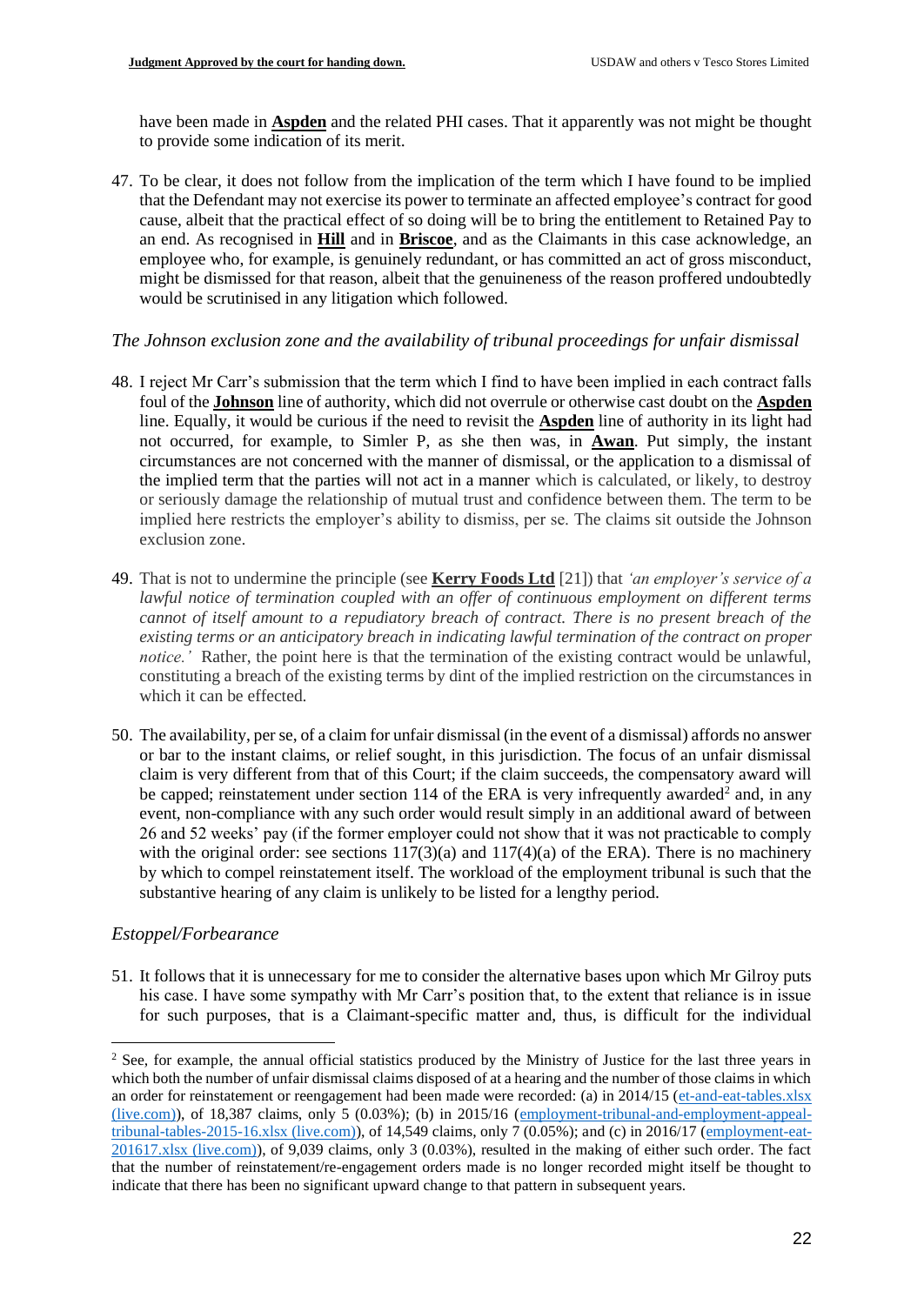Claimants to advance on a representative basis. That said, it is not impossible for them to do so and one can readily envisage, on the particular facts of this case, that the evidence which each employee whom each individual Claimant represents would give is likely to be to the same effect. Indeed, all three individual Claimants gave essentially the same evidence on the point, both in their witness statements and under cross- and re-examination.

# *Relief*

52. I turn, therefore, to consider the relief sought by the Claimants, which is discretionary. Acknowledging that the existence of the implied term is a necessary, but insufficient, basis for granting it, I note that, in this connection, Mr Carr's fire was, for the most part, directed at the asserted lack of merit in the Claimants' case on liability, rather than at whether the relief sought was appropriate, should that case succeed.

# *Declaratory relief*

- 53. Dealing, first, with the Claimants' application for declaratory relief, I bear in mind the principles set out by Neuberger J in **FSA v Rourke**: *'It seems to me that, when considering whether to grant a declaration or not, the court should take into account justice to the claimant, justice to the defendant, whether the declaration would serve a useful purpose and whether there are any other*  special reasons why or why not the court should grant the declaration'. Applying those principles to the instant facts, it seems to me that justice to the Claimants and those whose interests they represent lies in ensuring that the terms of all affected employees' contracts of employment are definitively declared, in circumstances in which the previously declared intention of their employer has been to dismiss them and to offer re-engagement on terms which would not include an entitlement to Retained Pay. In such circumstances, justice to the Defendant tends in the same direction. Such a declaration would serve a useful purpose in clarifying the extent of the parties' respective contractual rights. No special reasons have been advanced, or are independently apparent, as to why a declaration ought not to be granted.
- 54. In those circumstances and consistent with the conclusions which I have set out above, I consider that it is appropriate to grant declaratory relief to the Claimants, in the following terms:
	- 54.1. In the declarations which follow, 'Affected Employee' is defined to mean each of the Second, Third and Fourth Claimants and each employee named in the Appendix to the judgment of Ellenbogen J, handed down on 3 February 2022.
	- 54.2. The following express term ('the Retained Pay Term') is incorporated into the contract of employment under which the Affected Employee is currently employed by the Defendant:

## **RETAINED PAY**

Certain staff under the arrangements for moving to [as the case may be, Lichfield/Daventry Clothing/Daventry Grocery] from other Tesco sites may receive retained pay. Retained pay will be uplifted by any future negotiated pay increases.

Retained pay is individually calculated and confirmed in individual statements of employment. It is an integral part of contractual terms and is included in calculations for pension and other benefits such as Shares in Success.

Retained pay will remain a permanent feature of an individual's contractual eligibility subject to the following principles:

i) retained pay can only be changed by mutual consent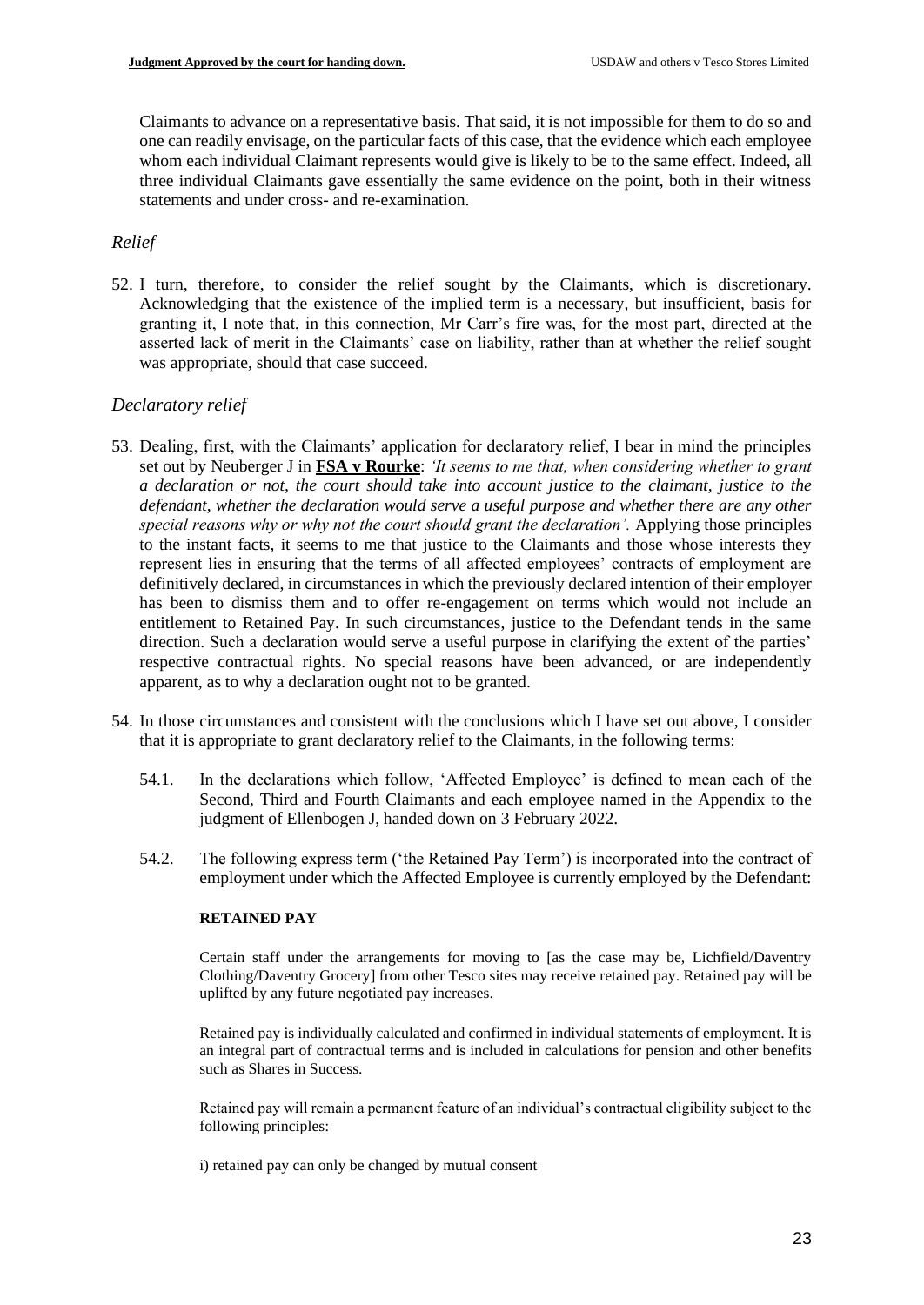ii) on promotion to a new role it will cease

iii) when an individual requests a change to working patterns such as nights to days the premium payment element will be adjusted

iv) if Tesco make shift changes it will not be subject to change or adjustment.

- 54.3. In the Retained Pay Term, the proper construction of the word 'permanent' is that, subject to the four principles set out in the Retained Pay Term, the eligibility for Retained Pay endures for as long as the employee continues to be employed in the substantive role in respect of which he or she is currently entitled to Retained Pay.
- 54.4. The express (and/or any implied) term within the contract of employment under which the Affected Employee is currently employed by the Defendant, by which the Defendant is entitled to give notice to terminate the contract, is subject to an implied term whereby that right cannot be exercised for the purpose of removing or diminishing the right of that employee to receive Retained Pay.

# *Injunctive Relief*

55. I am also satisfied that, in accordance with section 37(1) of the Senior Courts Act 1981, it is just and convenient to grant final injunctive relief in the terms set out below. As matters stand, the Defendant has made clear its intention to terminate the existing contracts of employment and to offer re-engagement on less favourable terms which would not include a right to Retained Pay. Such a course would operate to remove a significant proportion of the remuneration currently payable to the affected employees, causing significant injury to their legal rights. Damages would not be an adequate remedy in that event, given that (assuming that proper notice were given) their remedy would be limited to the losses recoverable in any claim for unfair dismissal, with all the difficulties attendant upon such a claim which I have summarised above. There is no other feature of these cases which, in my judgment, would make the imposition of an injunction oppressive to the Defendant, or otherwise unjust or unconscionable. Accordingly, I grant final injunctive relief in the following terms, which, in the ordinary way, will be subject to a penal notice:

'In the orders which follow, 'Affected Employee' is defined to mean each of the Second, Third and Fourth Claimants in these proceedings and each employee named in the Appendix to the judgment of Ellenbogen J, handed down on 3 February 2022 ('the Judgment').

The Defendant shall be restrained from, directly or indirectly:

- A. giving notice to terminate the contract of employment under which the Affected Employee is employed by the Defendant as at the date of the Judgment contrary to the implied term of that contract whereby the right to terminate cannot be exercised for the purpose of removing or diminishing the right of that employee to receive Retained Pay; and/or
- B. otherwise withdrawing or diminishing, or causing the withdrawal or diminution of, Retained Pay from any Affected Employee (including by unilateral variation of the contract of employment), other than in accordance with the express term in each contract by which the entitlement to Retained Pay is conferred (as that term is construed in the Judgment).

For the avoidance of doubt, the above orders do not preclude the Defendant from dismissing any Affected Employee for reasons wholly unrelated (directly or indirectly) to the removal or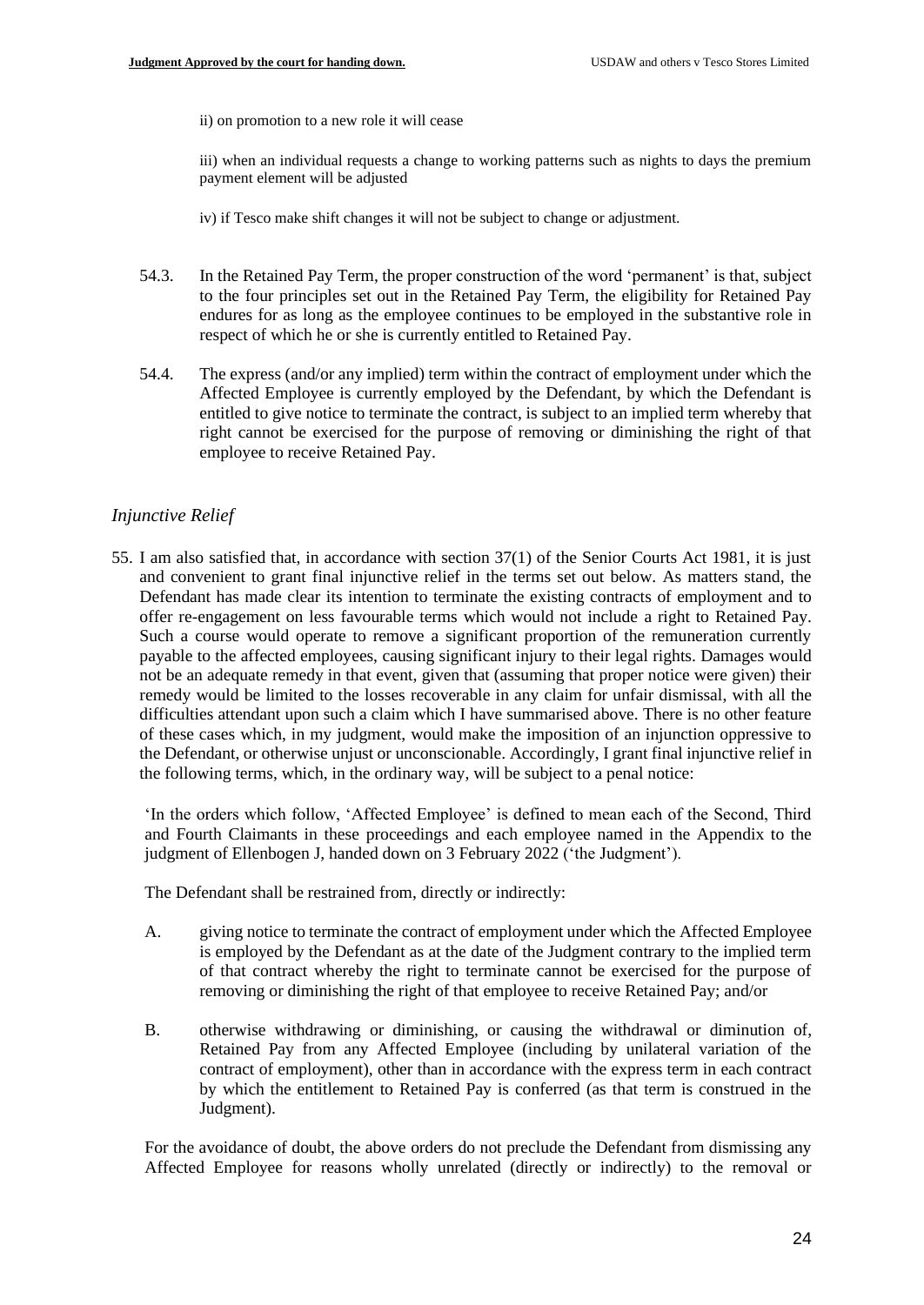diminution of Retained Pay, notwithstanding that the practical effect of so doing will be to bring that employee's entitlement to Retained Pay to an end.'

# **Postscript**

**When circulating myApproved Judgment, I invited the parties to make submissions on the wording (but not the grant) of the injunctive relief which I then proposed to order. I invited those submissions because, until my conclusions, and the relief which I considered ought to flow from them, were known, the parties were not in a position to consider and address me on the precise form which any injunctive relief should take. The Claimants supported the draft wording. The Defendant suggested some variation to it. Subject to that, the parties were able to agree an order reflecting my draft judgment and making provision for costs to be payable by the Defendant, including an interim payment.**

56. In those circumstances and having provided focused written submissions on the narrow point outstanding, the parties agreed that it would not be necessary for a further hearing to be convened and that I should decide the outstanding matters by reference to the written submissions received.

# *The wording of the injunctive relief*

57. In summary, it was the Defendant's submission that the draft wording of the paragraph immediately following the injunctive relief, if intended to restrict the Defendant to dismissing an affected employee for 'good cause', would inappropriately preclude its right to dismiss for a reason which did not constitute good cause, but which, nevertheless, was '*unrelated or not directly related to the removal of Retained Pay'.* It proposed the following amendments to my original draft form of words:

'For the avoidance of doubt, the above orders do not preclude the Defendant from dismissing any Affected Employee for good cause other than removing or diminishing the right of that employee to receive Retained Pay reasons unrelated or not directly related to the removal of Retained Pay, notwithstanding that the practical effect of so doing will be to bring that employee's entitlement to Retained Pay to an end.'

58. In the event, I have revised the wording of the relevant paragraph, in order to make clear the extent of the relief granted. The intention is to preclude the giving of notice to terminate/termination for any reason which is in any way related to the removal, or diminution, of Retained Pay. That reflects the implied restriction on the right to terminate which I have found to be incorporated in the contract of employment of each Affected Employee. In so far as the Defendant's proposal differed from the wording as now revised, I reject it as failing to reflect the relief granted and its underlying rationale.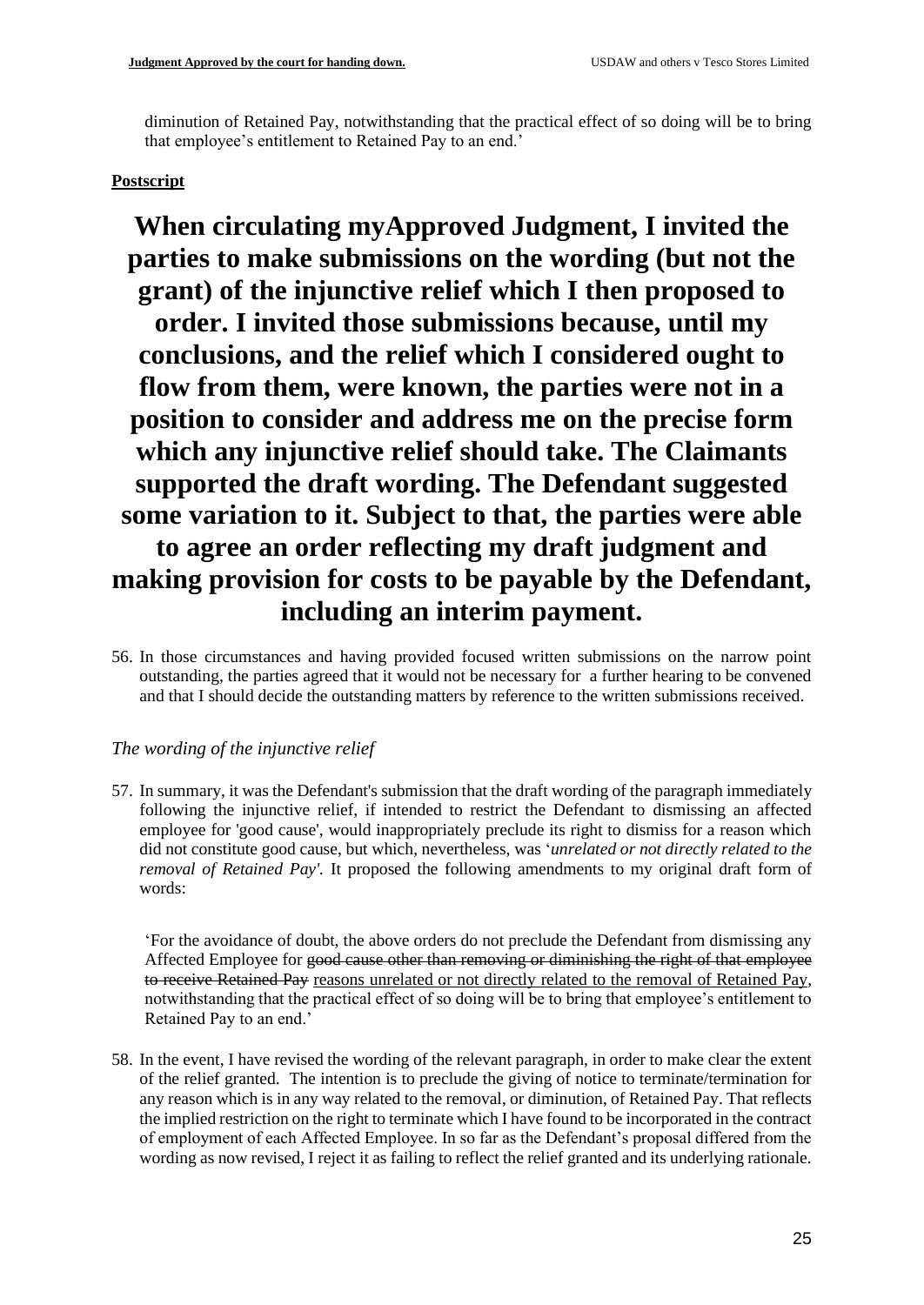## *The Defendant's application for permission to appeal*

- 59. The Defendant has sought permission to appeal on four grounds, summarised and considered below, each of which is resisted by the Claimants for reasons set out in written submissions dated 20 January 2022:
	- 59.1. By ground 1, it challenges my construction of the express term as to Retained Pay and, in particular, of the word 'permanent'. It is not suggested that I have applied incorrect legal principles in order to ascertain the proper construction of the relevant express term; rather that I erred in rejecting the Defendant's construction in light of my conclusion that the parties' mutual intention had encompassed (but had not been limited to) an intention to remove the entitlement to Retained Pay from the collective bargaining machinery. This ground of appeal focuses upon my conclusion that, on the Defendant's construction, the word 'permanent' would be superfluous. It does not, however, engage with the other bases upon which I have determined the objectively assessed mutual intention of the parties, in accordance with **Chartbrook Ltd v Persimmon Homes Ltd** [2009] UKHL 38 [14], which have informed the proper construction of the term (see paragraph 40, above). Furthermore, the word 'permanent' does not itself provide for the removal of the relevant contractual entitlement from the collective bargaining machinery.
	- 59.2. Ground 2 reasserts the Defendant's consistent position that the **Aspden** line of authority is not applicable, or analogous, to the facts of this case and that **Jenvey** had been concerned with a different issue. I have set out and explained my conclusions on both points at paragraphs 41 to 47 above. In short (and not in substitution for that analysis), I regard the caselaw to which I have referred as authority for the proposition that a term may be implied to restrict the circumstances in which an employer can exercise its contractual right to dismiss, if the latter would otherwise defeat the purpose of a separate contractual obligation. An unfettered right of dismissal in the circumstances of this case would mean that the purpose of the express term by which the permanent entitlement to Retained Pay is conferred, as I have construed it, would be frustrated, where the Defendant's stated intention is that each affected employee should continue to be employed in the role to which that entitlement relates. I reject the Defendant's submission that *'this is the first occasion on which a court has found that there is an implied term restricting the power to dismiss for reasons related to pay*'; contractual benefits such as PHI are elements of pay. In any event, there is no principled distinction between the unusual circumstances with which I am concerned and those which have given rise to the relevant caselaw.
	- 59.3. Ground 3 relates both to my conclusions at paragraph 47, above, and to the draft wording of the paragraph which immediately follows the injunctive relief granted. There is nothing objectionable about paragraph 47, which accurately states, by reference to the caselaw cited, examples of dismissals which the implied term would not preclude (from which the Defendant, understandably, did not demur). Following the revision of the wording which clarifies the effect of the injunctive relief granted, the premise of the balance of ground 3 has fallen away.
	- 59.4. Finally, ground 4 asserts, first, that I have erred in concluding that the claims before me fall outside the '**Johnson** exclusion zone', because they are not concerned with the manner of dismissal. It is said that that conclusion*'…is difficult to reconcile with the term implied by the court, which incorporates the reasons for dismissal'* and that, in any event, the claims relate to a dismissal for which the ERA provides a statutory remedy. It is important to have regard to my full reasoning, set out at paragraphs 48 to 50 above. The Defendant's first contention is unexplained and, in general, the contentions made simply repeat those which I have rejected, for reasons set out above. There is an important distinction between, respectively, the manner of and the reasons for dismissal. The claims fall outside the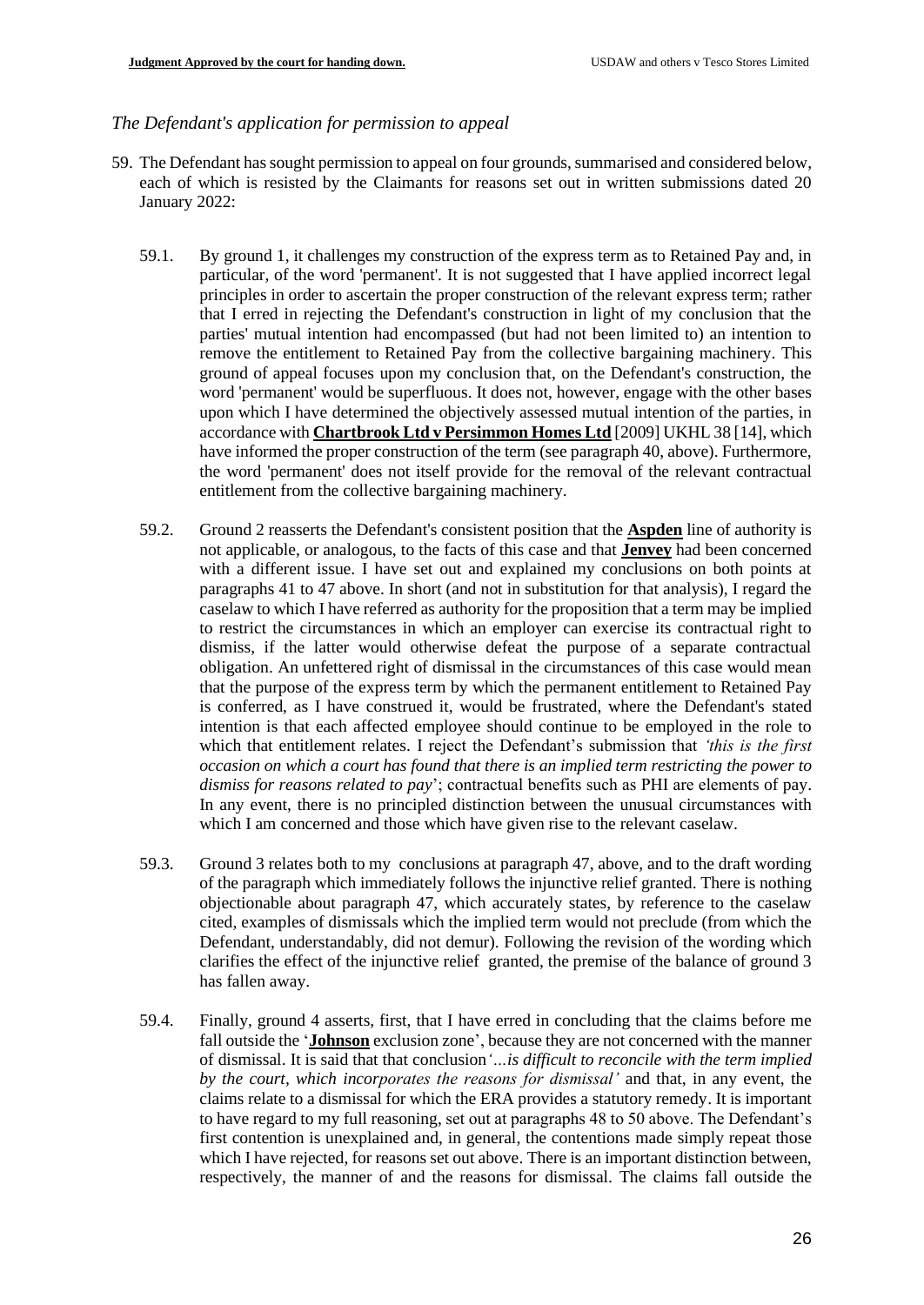**Johnson** exclusion zone because the term which I have found to be implied (in common with the restrictions implied in the **Aspden** line of authority, and in **Jenvey**) restricts the circumstances in which a dismissal would be lawful, as a matter of contract. That is distinct from the matters for which Parliament has provided a remedy under the ERA, in the event of a dismissal. Of course, no dismissals have, to date, been effected in this case.

- 59.5. The second part of ground 4 asserts that, in light of my conclusion that the claims fall outside the **Johnson** exclusion zone, I have erred in concluding that damages would not be an adequate remedy. On the basis of the former conclusion, it is said, a claim for damages in the High Court would lie. In my judgment, there are three answers to that proposition. First, as is clear from paragraph 55 above, the conclusion from which permission is sought to appeal has been taken out of context; the full sentence to which objection is taken (with emphasis now added) is *'Damages would not be an adequate remedy in that event, given that (assuming that proper notice were given) their remedy would be limited to the losses recoverable in any claim for unfair dismissal, with all the difficulties attendant upon such a claim which I have summarised above.'* In ordinary course (as the Defendant acknowledged<sup>3</sup>), damages for wrongful dismissal would be limited to the remuneration accruing during the contractual notice period. Any additional compensation to which an affected employee might be entitled could only follow from a finding of unfair dismissal, and, then, would be subject to the statutory cap on the basic and compensatory awards which would flow from such a finding. Secondly, in response to the Claimants' application for injunctive relief no submissions were made by the Defendant regarding the adequacy of damages as a remedy, whether orally or in writing<sup>4</sup>. Thirdly, even if correct, the point does not avail the Defendant in circumstances in which, when considering whether to grant a final injunction restraining a breach of contract, the adequacy of damages is not itself determinative. None of the other conclusions which has informed my decision to grant injunctive relief is the subject of criticism by the Defendant and, in my judgment, all justify the exercise of my discretion to do so.
- 60. For all such reasons, I consider that none of the Defendant's proposed grounds of appeal has a real prospect of success, or affords some other compelling reason for the appeal to be heard (CPR r.52.6(1)), and it follows that I refuse permission to appeal.

<sup>3</sup> See paragraph 4 of its outline submissions, dated 12 April 2021.

<sup>&</sup>lt;sup>4</sup> The Defendant's outline submissions, dated 12 April 2021 (at paragraph 22), simply denied the Claimants' entitlement to the relief claimed and proposed alternative orders in the Defendant's favour. In its outline submissions in reply to those of the Claimants, dated 29 April 2021, the Defendant's submissions as to the final injunction sought (at paragraph 34) were limited to a consideration of the prospect (in the event of a dismissal) of a finding of unfair dismissal by, and the associated availability of alternative remedies in, the employment tribunal. In his oral submissions, Mr Carr did not address me regarding injunctive relief, save, broadly put, to submit that, in the form pleaded by the Claimants, the latter was not consistent with the declaratory relief sought, as re-amended (see transcript day 2, page 105, line  $10 - \text{page 108}$ , line 2).